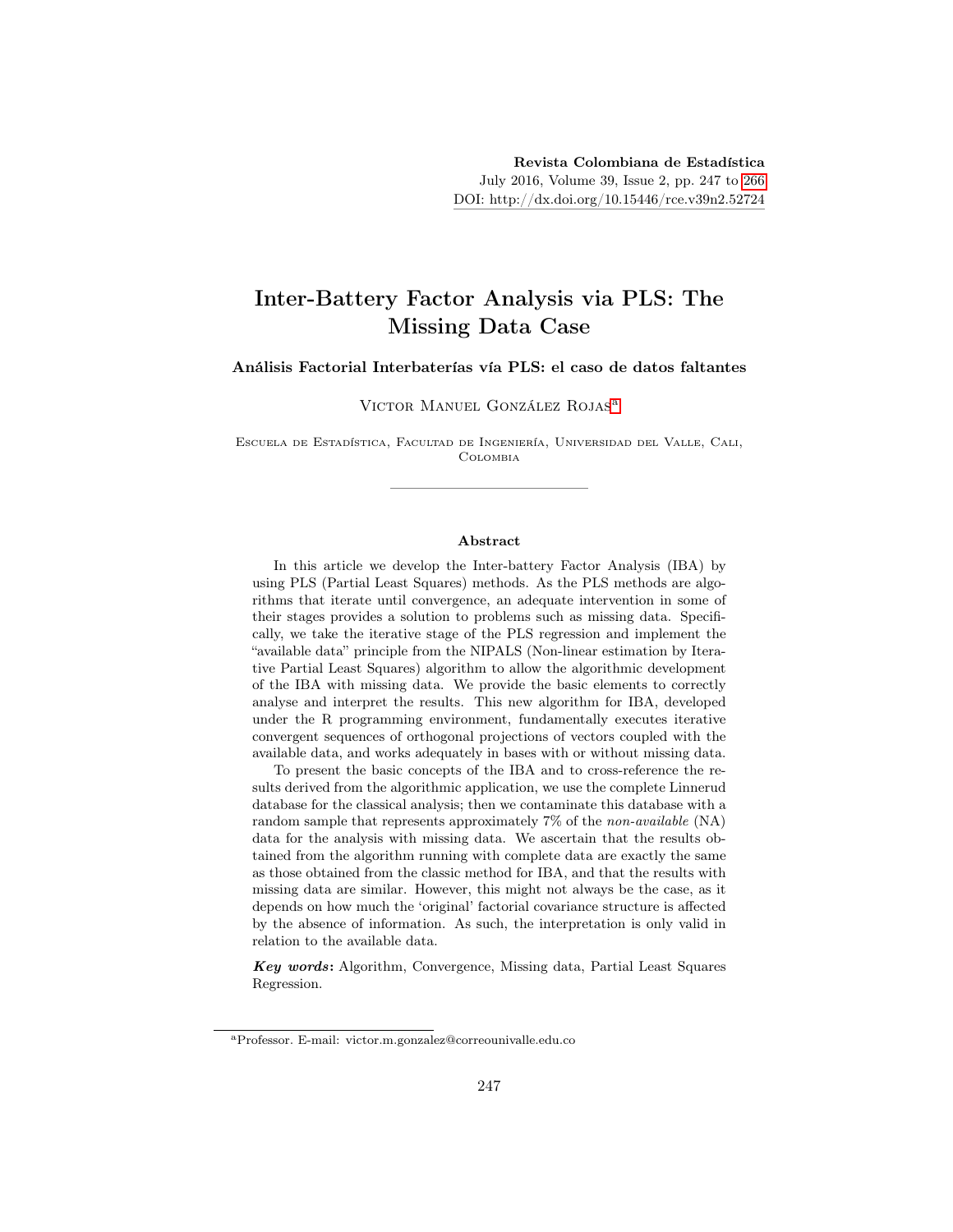#### Resumen

En este artículo se desarrolla el Análisis Factorial Interbaterías (AIB) mediante el uso de métodos PLS (Partial Least Squares). Ya que los métodos PLS son algoritmos que iteran hasta la convergencia, permiten ser intervenidos adecuadamente en algunas de sus etapas para tratar problemas tales como datos faltantes. Específicamente se toma la fase iterativa de la regresión PLS y se implementa el principio de "datos disponibles" del algoritmo NIPALS (Non-linear estimation by Iterative Partial Least Squares) para permitir el desarrollo algorítmico del AIB con datos faltantes, proporcionando los elementos básicos para el análisis e interpretación de los resultados. Este nuevo algoritmo para AIB elaborado bajo el entorno de programación R, fundamentalmente realiza secuencias iterativas convergentes de proyecciones ortogonales de vectores emparejados con los datos disponibles y funciona adecuadamente en bases con y sin datos faltantes.

Para efectos de presentar los conceptos básicos del AIB y cotejar los resultados derivados de la aplicación algorítmica, se toma la base de datos completa de Linnerud para el análisis clásico; y luego esta base es contaminada con una muestra aleatoria que representa aproximadamente el 7% de los datos no disponibles (NA) para el análisis con datos faltantes. Se comprueba que con datos completos los resultados derivados del algoritmo son idénticos a los obtenidos mediante el desarrollo del método clásico para AIB, y que los resultados con datos faltantes son similares, aunque esto no siempre será así porque ello dependerá de que tanto se afecta la estructura de covarianza factorial 'original' ante la cantidad de información ausente; por tanto la interpretación será valida solo en relación con los datos disponibles.

Palabras clave: algoritmo, convergencia, datos faltantes, regresión con mínimos cuadrados parciales.

## 1. Introduction

Among the PLS methods created by Wold (1985), the most important are NI-PALS, PLS-Regression (PLS-R) and PLS-Path Modeling (PLS-PM), which were designed for the treatment of one, two and  $k$  quantitative data matrices, respectively. PLS-R studies the relationship between two groups of variables X and Y even in the presence of multicollinearity, and has been applied with great success in fields such as Chemometrics, Sensometrics, Genetics, Medical Imaging (Pérez & González 2013), among others.

These PLS methods are convergent algorithms, and, as such, they allow intervention in some of their stages or phases in order to optimally handle missing data problems, mixed data, etc. For this reason, the development of PLS algorithms that replace classical methods like IBA is important (that being the main focus of this article), as it happened with NIPALS (Wold 1966) for the Principal Component Analysis (PCA) or GNM-NIPALS (Aluja & González 2014) for the treatment of a mixed data matrix.

In recent literature (Tenenhaus  $\&$  Tenenhaus 2011), IBA is considered as a special case of the Regularized Generalized Canonical Correlation Analysis (RGCCA)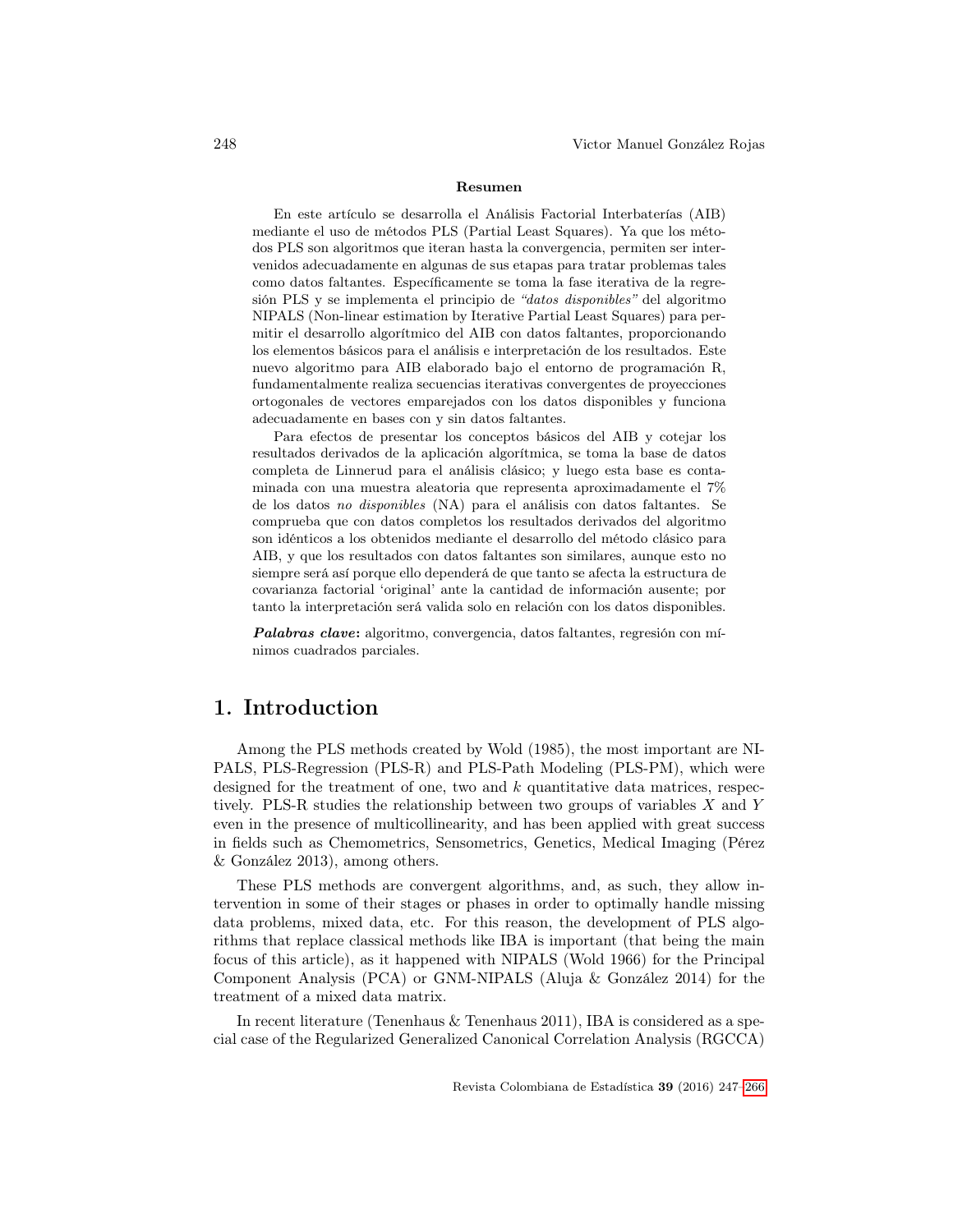#### IBA Via PLS 249

for the optimization problem of two continuous data blocks that take advantage of the flexibility of PLS-PM. See the  $r_{\text{g}}$  function from the RGCCA package (Tenenhaus & Guillemot 2013).

When studying interrelations between two groups of variables  $X_{n,p}$  and  $Y_{n,q}$ via IBA (Tucker 1958, Tenenhaus 1998), it is frequent to find missing data. I such a case, it is not possible to apply the classical method without suppressing or estimating the individuals whose data is missing as IBA requires the spectral decomposition of the product between the inter-group covariance matrices  $X'YY'X$ , (see, for example the *interbat()* function from the *plsdepot* package (Sanchez, G. 2012)).

However, the PLS-R algorithmic regression methods (Tenenhaus 1998) with one (PLS1) or multiple (PLS2) Y variables provide a solution alternative as they are based on the regression concepts. In effect, this can be seen as an orthogonal projection between vectors of available data according to the basis of the NIPALS algorithm for missing data, without resorting to data imputation.

PLS2 investigates the  $t_h$  and  $u_h$  components in each group X and Y and for each stage  $h = 1, 2, ..., s<sup>1</sup>$  $h = 1, 2, ..., s<sup>1</sup>$  $h = 1, 2, ..., s<sup>1</sup>$ , maximizing  $cov(t_h, u_h)$ . These  $X_{h-1}a_h$  and  $Y_{h-1}b_h$ components are a linear combination of the variables from the respective groups. The ideas behind the PLS2 algorithm are retaken during the convergence phase, as in the limit, and through successive replacements. Then, the stationarity equations associated with the first stage of IBA are verified in order to obtain the first  $\lambda_1$ eigenvalue associated with the product between the covariance matrices for each h stage.

After obtaining convergence for orthonormal  $a_h$ , the  $X_{h-1} - t_h p'_h$  matrices of the first group, and the  $Y_{h-1}t_h b'_h$  matrices of the second group are deflated, both with respect to  $t<sub>h</sub>$ , in order to proceed to the next iteration on stage  $h+1$  (see section 2.3.1).

However, these deflated matrices must be modified, taking the form  $X_{h-1} - t_h a'_{h}$ in the first group and  $Y_{h-1} - u_h b'_h$  in the second group. In this way, IBA and its properties are obtained via PLS with the previous orthonormalization of  $b<sub>h</sub>$  (see section 3).

In this article, a PLS algorithm for the IBA method is developed under the R environment, breaking the rigidity of the classical method, and contributing to a solution to the missing data problem. This problem is solved by adequately intervening in certain phases of the algorithm and implementing the *available data* principle, according to the NIPALS method.

In section two, the methodologies inherent to the process are presented. Firstly a recapitulation of IBA is created, and then the NIPALS and PLS2 methods are described, including the pseudo-algorithms, which are useful in the algorithmic solution proposed for IBA.

Chapter 3 ties together the basic concepts of the aforementioned procedures, and proposes the basic structure of the algorithm, which executes classic IBA with complete data and an IBA with missing data (see IBA R code in Appendix).

<span id="page-2-0"></span> $1<sup>1</sup> s = \text{range}(X'Y)$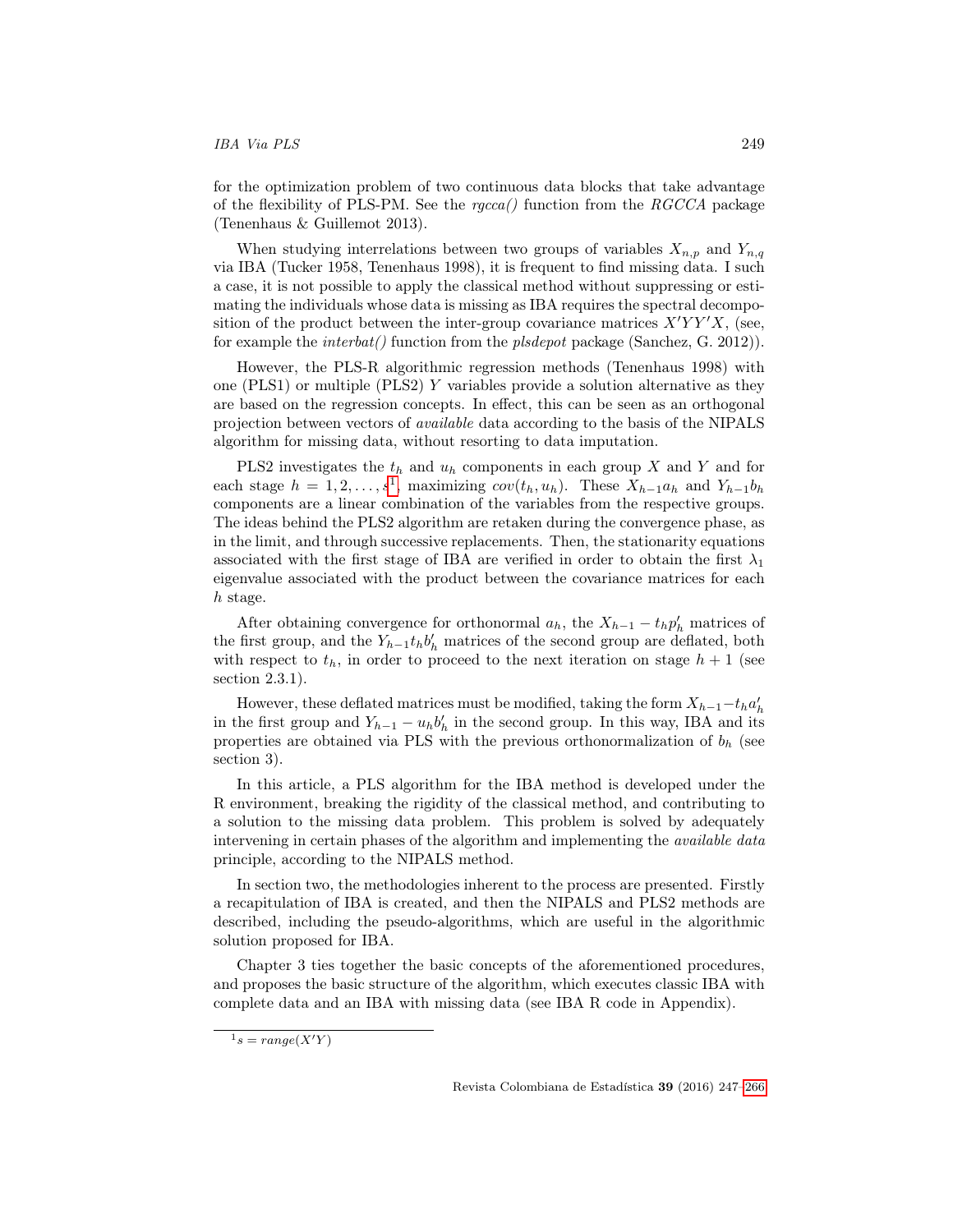Section four describes the application: first, the linnerud database which is, taken from the calibrate package, Graffelman (2013). This database is used for the application of the IBA algorithm, both with the complete data, and the missing data, which is the result of randomly contaminating 7% of the data set (declaring them NA (not available) for the analysis). Subsequently, the results are presented, highlighting the equivalences with the classic IBA (complete data), and puttying an emphasis on the analysis performed an missing data, without forgetting that these results, regardless of their likeness, must be upheld solely from an available data starting point.

Finally, section five is dedicated to the main conclusions and recommendations derived from the study. We particularly highlight future investigations oriented towards IBA with missing data and mixed data that optimally quantify the qualitative variables from a k-dimensional function starting point, according to the GNM-NIPALS method (Aluja & González 2014).

## 2. Methodologies

## 2.1. Inter-Battery Factor Analysis

The Inter-battery Analysis (developed by Tucker 1958) starting points are two data sets  $X$ , and  $Y$ , containing  $n$  individuals and  $p$  and  $q$  variables (columns) respectively, in which the  $t_h = X a_h$  and  $u_h = Y b_h$  components are investigated. Their own group is then explained and it is always as correlated as possible. It is imposed on  $a_h \in R^p$  and  $b_h \in R^q$  to be orthonormal.

The objective is then to *maximize the covariance* or simultaneously to maximize the product between their variances and correlation, which is:

$$
\max[cov(Xa_h, Yb_h)] = \max[r(Xa_h, Yb_h)\sqrt{v(Xa_h)}\sqrt{v(Yb_h)}]
$$

This method is, in itself, a compromise between the Canonical Analysis (CA) of X and Y that  $\max[r(Xa_h, Yb_h)]$  and the Principal Component Analysis (PCA) of X that  $\max[v(Xa_h)]$  and Y that  $\max[v(Yb_h)]$ .

The variables are supposed to be centered and reduced; hence, the covariance, or intra-X correlation matrix is  $R_{11} = \frac{1}{n}X'X$ , and the intergroup matrix corresponds to  $R_{12} = \frac{1}{n}X'Y$ ;  $R_{21} = R'_{12}$ . Observe that if A contains every  $a_h$  then:

$$
\sum_{h}^{p} v(t_h) = ||XA||^2 = trace(XAA'X') = trace(X'X) = p
$$

equally:

$$
\sum_{h}^{q} v(u_h) = q
$$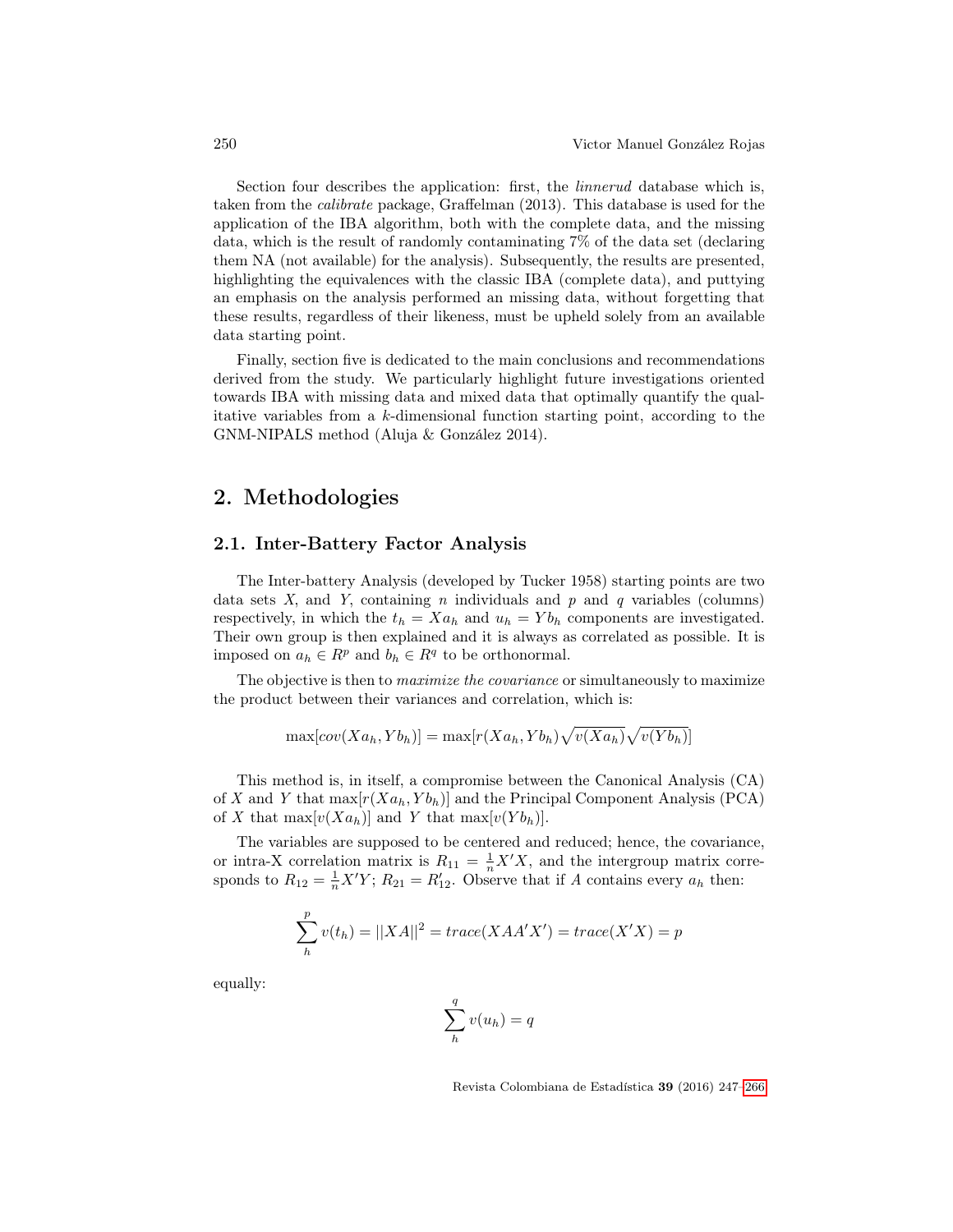### 2.1.1. Optimal Solution

From the covariance:

$$
\gamma_h = cov(Xa_h, Yb_h) = cov(t_h, u_h) = \frac{1}{n}t'_h u_h
$$
  
=  $a'_h R_{12} b_h = cos(a_h, R_{12} b_h) ||R_{12} b_h||$ 

We can deduce that we have reached reach an optimal value when the cosine equals 1, i.e., when the vector  $a_h$  is collinear with  $R_{12}b_h$ , and so  $\gamma_h = ||R_{12}b_h||$ . In the same way, we reach an optimal value when the vector  $b<sub>h</sub>$  is collinear with  $a'_h R_{12}$ , and with this taken into account,  $\gamma_h = ||R_{21} a_h||$ .

Applying the langrangian to  $cov(Xa_h, Yb_h)$  under  $a'_ha_h = 1$  and  $b'_h b_h = 1$  we obtain the following system:

$$
L = \frac{1}{n} a' X' Y b - \lambda (a' a - 1) - \mu (b' b - 1)
$$

which derivatives  $\frac{\delta L}{\delta a} = 0$  and  $\frac{\delta L}{\delta b} = 0$  and leads to:

$$
\frac{1}{n}X'Yb = 2\lambda a \text{ and } \frac{1}{n}Y'Xa = 2\mu b
$$

The previous system is relatively different to that found through CA. Premultiplying the two equations by a' and b' respectively we obtain  $2\lambda = 2\mu = \gamma$ , and, therefore,

$$
a = \frac{1}{n\gamma} X' Y b; \ b = \frac{1}{n\gamma} Y' X a \tag{1}
$$

verifying the previously noted collinearities. The stationarity equations are:

$$
\frac{1}{n^2}X'YY'Xa = \gamma^2 a; \quad \frac{1}{n^2}Y'XX'Yb = \gamma^2 b \tag{2}
$$

That is to say,  $a_h$  is a p order *eigenvector* of the symmetric matrix  $R_{12}R_{21}$ , associated with the largest  $\gamma_h^2$  eigenvalue, guaranteeing maximum covariance. In this way, the  $a_h$  form an orthonormal base in  $R^p$ . Analogously,  $b_h$  is an eigenvector of  $R_{21}R_{12}$  associated to the same biggest  $\gamma_h^2$  eigenvalue and form an orthonormal base in  $R^q$ .

#### 2.1.2. Properties of the  $t_h$  and  $u_h$  Components

• The  $t_h$  components of the same group are not orthogonal, because of from (4)

$$
X'YY'Xa_h = \gamma_h^2 a_h; \text{ and } a'_l X'YY'Xa_h = t'_l YY't_h = \gamma_h^2 a'_l a_h = 0
$$

and with this  $t'_h t_l \neq 0$  (and analogously  $u'_h u_l \neq 0$ ) must be taken into account when calculating the explained variances or redundancies.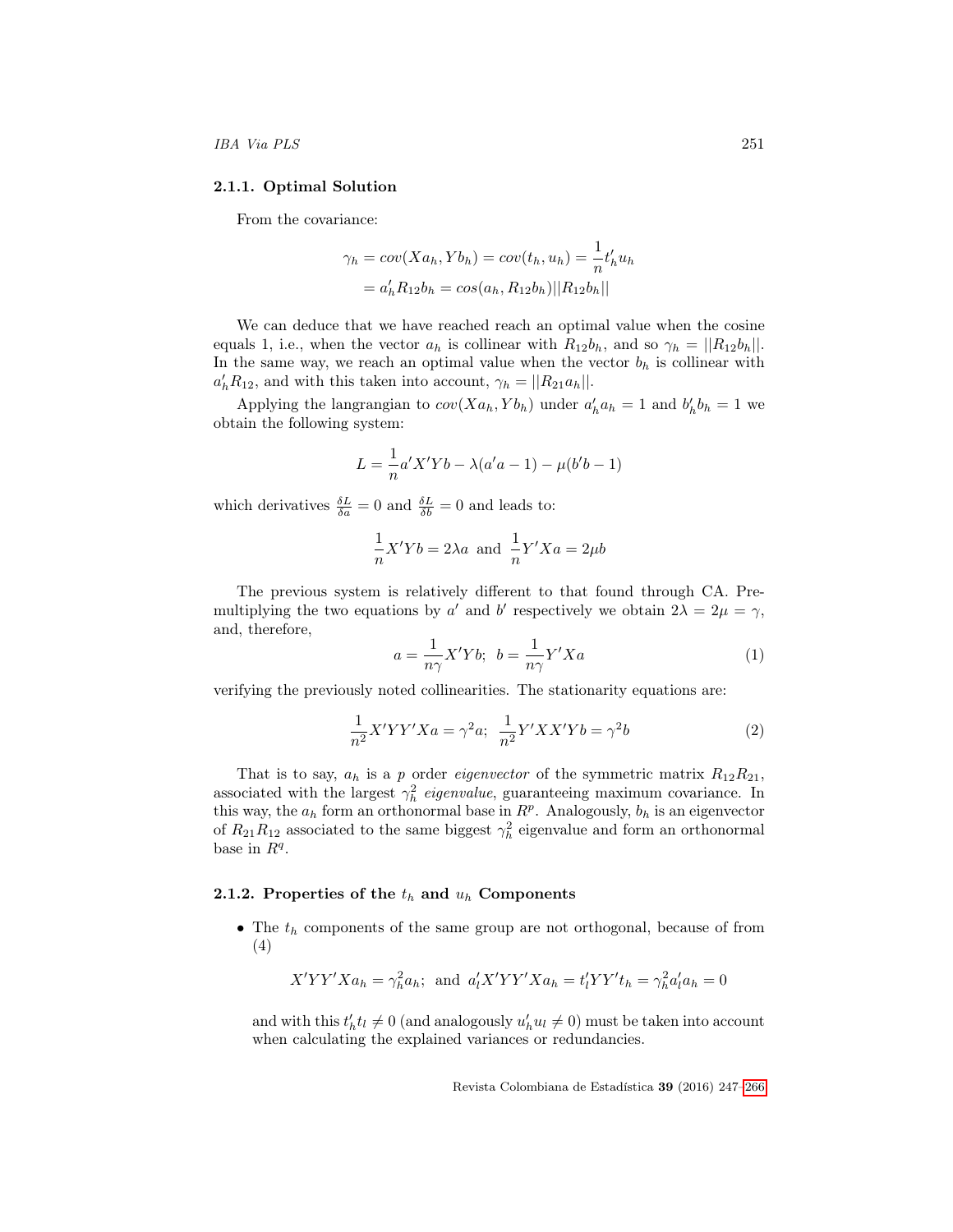• The  $t_h$  and  $u_l$  components of different groups and orders are orthogonal given that:

$$
cov(t_h, u_l) = \frac{1}{n} t'_h u_l = \frac{1}{n} a'_h X' Y b_l = a'_h R_{12} b_l = a'_h a_l \gamma_l = 0
$$

• The interpretation of the components starting from (3) is:

$$
a_h = \frac{1}{n\gamma_h} X' u_h = \frac{1}{n r_h \sigma_{t_h}} \frac{X' u_h}{\sigma_{u_h}} = \frac{1}{r_h \sigma_{t_h}} \{r(x_j, u_h)...\forall j)\}
$$
(3)

with this,  $a_h$  is collinear to the correlations vector between  $X_j$  and  $u_h$ . In a similar fashion

$$
b_h = \frac{1}{n\gamma_h} Y' t_h,\tag{4}
$$

 $b_h$  is collinear to the correlations vector between  $Y_k$  and  $t_h$ .

There is coherence between the variable coefficients and the correlations between variables of one group and the components of the other group.

### 2.1.3. Decomposing the Correlation Matrix  $R_{12}$

The PCA, like the reconstitution of  $R_{12}$  in (4), is given by  $R_{12} = \sum_{h=1}^{s} \gamma_h a_h b_h'$ and, through (5) and (6), leads to:

$$
r(x_j, y_k) = \sum_{h}^{s} \frac{1}{r_h} r(x_j, u_h) r(y_k, t_h)
$$
\n(5)

The inter-group correlation matrix can be visualized using the correlations between the group variables and the other group's components.

In addition, the best approximation is obtained in the direction of the least squares of  $R_{12}$  through its simile with dimension p, q and range m:

$$
R_{12_m} = \sum_{h}^{m} \gamma_h a_h b_h'; \text{ and, as } ||R_{12}||^2 = ||R_{12_m}||^2 + ||R_{12} - R_{12_m}||^2. \qquad (6)
$$

We can measure the quality of the approximation, defining the number of components to be retained. In addition, these norms are calculated in terms of the eigenvalues:

$$
||R_{12}||^2 = trace(R_{12}R_{21}) = \sum_{h}^{s} \gamma_h^2; \quad ||R_{12_m}||^2 = \sum_{h=1}^{m} \gamma_h^2
$$
 (7)

$$
||R_{12} - R_{12_m}||^2 = \sum_{h=m+1}^{s} \gamma_h^2
$$
 (8)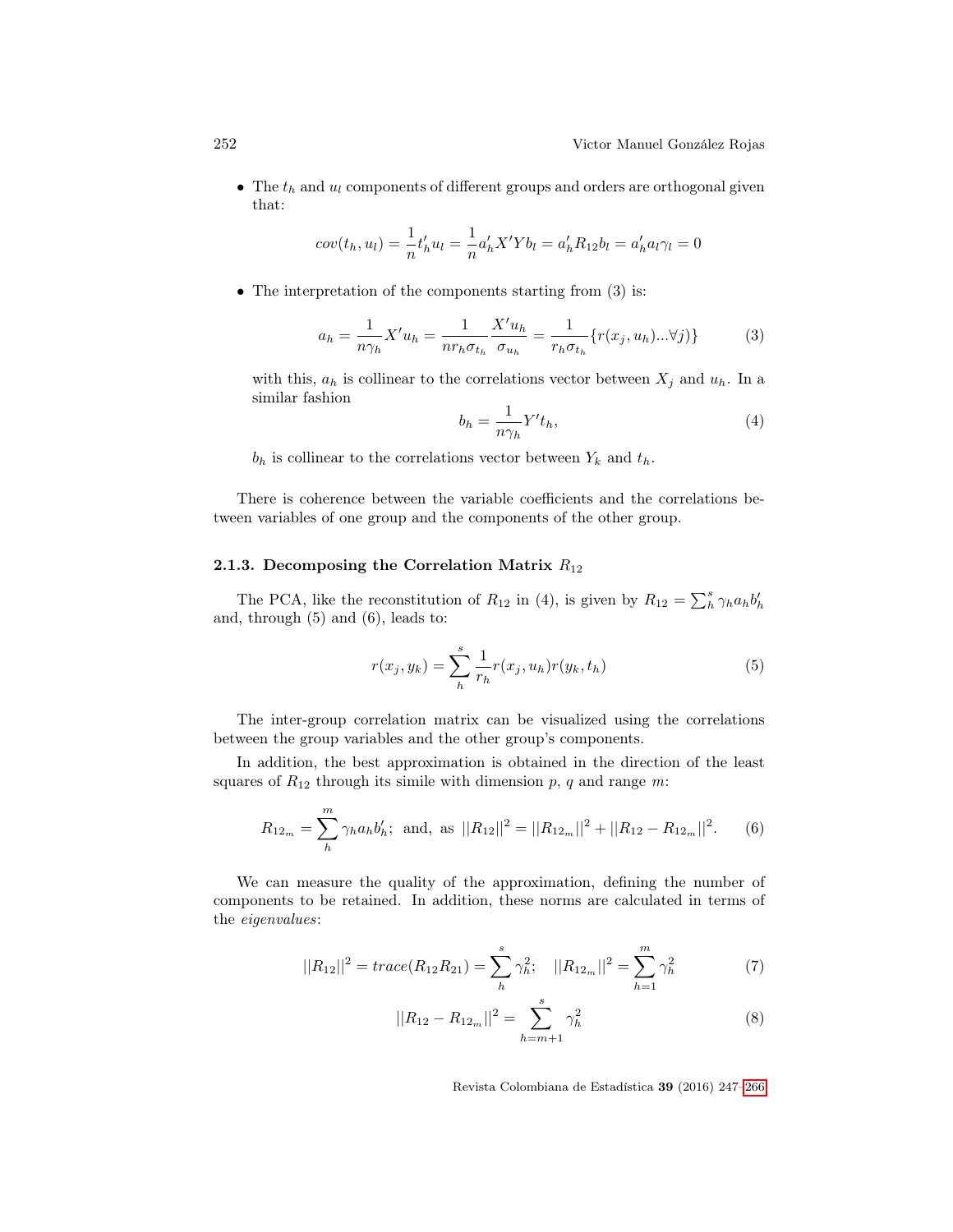#### 2.1.4. Relation Between the Two Variable Sets: Factorial Structure

In this section we describe the principal elements to be retained for the results analysis. Firstly, the  $\gamma_h^2$  values and the eigenvectors  $a_h$ ,  $b_h$  are associated with the matrix  $R_{12}R_{21}$ , and therefore, with the  $t_h$  and  $u_h$  components. This verifies that the sum of variances across all of  $h$  is  $p$  and  $q$ , respectively.

As we have the correlations between the components of both groups  $r(t_h, u_h)$ and the factorial structure, we can reconstitute  $R_{12}$  starting from m components according to (7). The factorial structure refers to the correlations  $r(x_i, t_h)$ ,  $r(x_j, u_h)$ ,  $r(y_k, u_h)$ , and  $r(y_k, t_h)$ .

We are going to obtain the explained variance parts and the commonalities, and due to the correlation between the components, this calculation must be made with the help of regression.

#### • Intra-group Communality

We can measure the *variance* part of each variable *explained* in its m canonical components to be retained, and these indexes are called commonalities, as in factorial analysis. The intra-X communality with  $m$  components is defined as:

$$
R^2(x_j,t_1,\ldots,t_m)
$$

We calculate the variance of  $X_j$  explained in  $t_1$ ;  $(t_1, t_2)$ ; ...;  $(t_1, t_2, \ldots, t_m)$ . As in PCA, we have the reconstitution<sup>[2](#page-6-0)</sup>  $X = \sum_{h}^{m} t_h a'_{h}$ , and so the variable  $X_i = t_1 a_{1i} + \cdots + t_m a_{mi}$ . As such, when performing the regression with m components we obtain:

$$
X_j = \hat{X}_j + e = \hat{\beta}_1 t_1 + \dots + \hat{\beta}_m t_m + e
$$

When  $m = 1$ , this corresponds to a simple regression, in which  $\hat{\beta}_1 = X'_j t_1$ ; with  $m = s$ , the estimation is exactly the same as that of the PCA because the coefficients  $a_{1j} = \hat{\beta}_1, \ldots, a_{sj} = \hat{\beta}_s$  match. In any regression, the determination coefficient  $R^2 = \frac{v(\hat{X}_j)}{v(X_i)}$  $\frac{v(X_j)}{v(X_j)}$  is obtained, and it measures the variability percentage of  $X_j$  which is explained by the  $\hat{X}_j$  regression. However, as  $v(X_i) = 1$  then

$$
v(\hat{X}_j) = \hat{\beta}_1^2 v(t_1) + \dots + \hat{\beta}_m^2 v(t_m) + 2 \sum_{i,k>i}^m \hat{\beta}_i \hat{\beta}_k cov(t_i, t_k) = R^2(X_j, t_1, \dots, t_m)
$$

represents the intra-group communality of  $X_i$  in the m components. As such, we need to execute as many progressive regressions as the number of components we have, that is to say with  $t_1$ ;  $(t_1, t_2)$ ; ...;  $(t_1, t_2, \ldots, t_m)$ . For  $m = s, R^2 = 1.$ 

<span id="page-6-0"></span> ${}^2Xa_{\alpha}a'_{\alpha} = t_{\alpha}a'_{\alpha} \Rightarrow X\sum_{\alpha}a_{\alpha}a'_{\alpha} = X = \sum_{\alpha}t_{\alpha}a'_{\alpha}$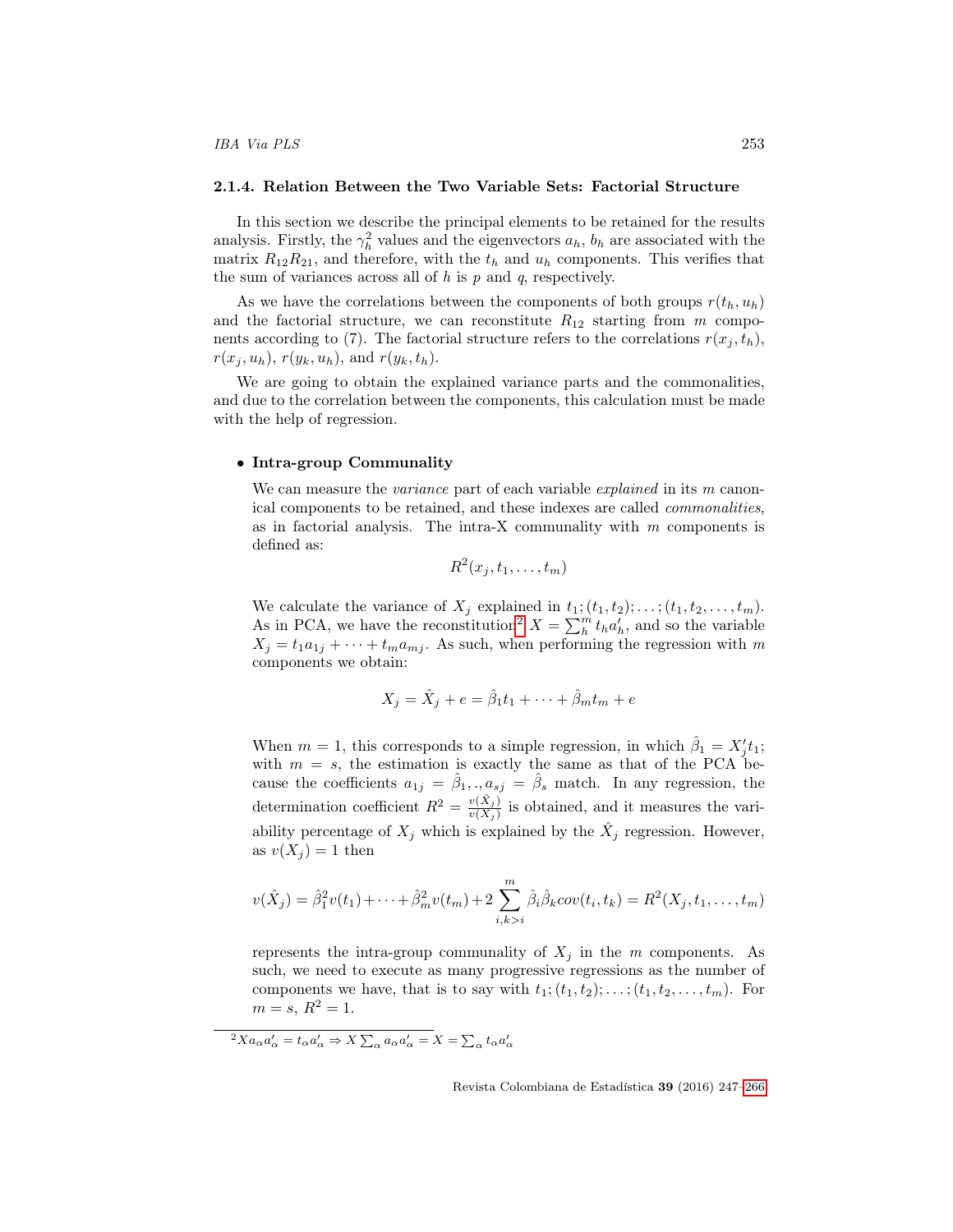Analogously, from  $v(u) = 1$ 

$$
R^{2}(y_{k}, u_{1}, \dots, u_{m}) = \sum_{h}^{m} r^{2}(y_{k}, u_{h}) = \sum_{h}^{m} \frac{1}{r_{h}^{2}} r^{2}(y_{k}, t_{h})
$$
(9)

As before, these coefficients are obtained from as many progressive regressions as  $u_m$  components we have.

The variable with weak intra-group communality, does not participate much in the study as they are not particularly related with the active variables of the other group.

### • Inter-Group Communality

It's defined as the cross variance, that is to say, the variance of each variable explained in the m components of the other group:

$$
R^{2}(x_{j}, u_{1}, \ldots, u_{m}) = \sum_{h}^{m} r^{2}(x_{j}, u_{h})
$$

$$
R^{2}(y_{k}, t_{1}, \ldots, t_{m}) = \sum_{h}^{m} r^{2}(y_{k}, t_{h})
$$

The variables with little inter-group communality are specific from their own group, they are not very related to the other group; these variables can be suppressed without perturbing the analysis.

### 2.2. NIPALS Algorithm

This algorithm is the base of the PLS regression (Wold 1966). It fundamentally executes the singular decomposition of a data matrix through the use of convergent iterative sequences for orthogonal projections (geometric concept of simple regression). With complete databases, the results are equivalent to those found using PCA; however, and this is probably its greatest virtue, it can execute PCA even with missing data and obtain its estimations starting from the reconstituted data matrix.

If  $X_{n,p}$  is the data matrix of range  $a \leq p$ , columns  $X_1, \ldots, X_p$  are supposed to be centered or standardized (under  $S_n$ ). The reconstitution derived from the PCA leads to  $X = \sum_{h}^{a} t_h p'_h$  where t is the principal component (scores) and  $p'_h$  the eigenvector (loadings) on the h axis.

$$
[X_1,\ldots,X_p]=t_1p'_1+\cdots+t_ap'_a
$$

In this way, column  $X_j = \sum_h^n p_{hj} t_h$  with  $j = 1, \ldots, p$  and the *ith* row  $x_i =$  $\sum_{h}^{a} t_{hi} p_h$  with  $i = 1, \ldots, n$ .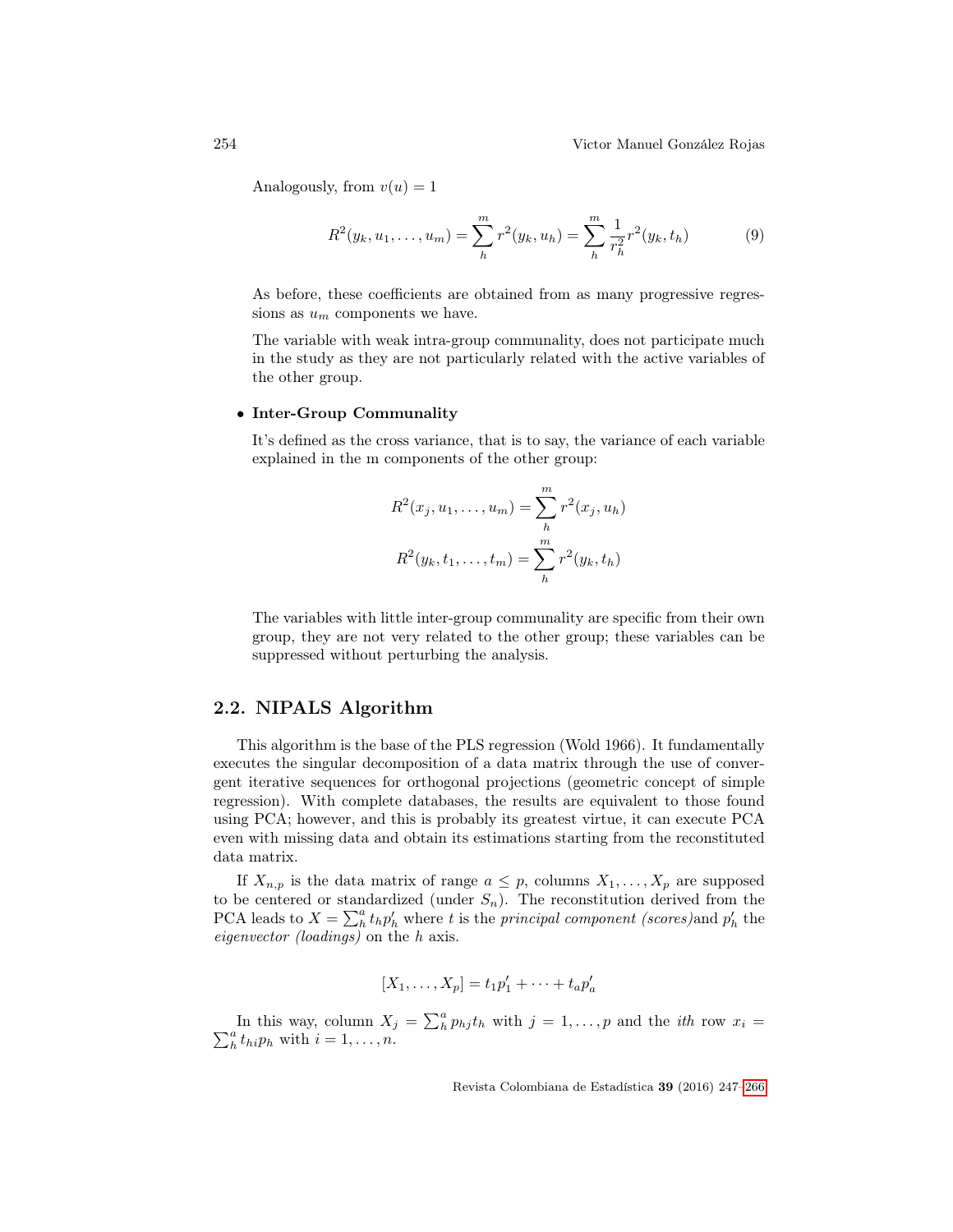#### IBA Via PLS 255

It can be observed then that if  $h = 1$ , column j is expressed as  $X_j = p_{1j} t_1$ , that is  $p_{hj} = X'_j t_h$  acts like the coefficient (slope)<sup>[3](#page-8-0)</sup> in the regression (without intercept) of  $X_j$  over  $t_h$ . In the space of rows,  $t_{hi}$  is the constant-less regression coefficient of the individual  $x_i$  over  $p_h$ .

If  $h > 1$ ,  $p_{hj}$  is the regression coefficient of  $t_h$  in the simple regression of the deflated vector  $X_j - \sum_{l}^{h-1} p_{lj} t_l$  over  $t_h$ , and  $t_{hi}$  is the coefficient of  $p_h$  in the regression of  $x_i - \sum_{l}^{h-1} t_{li} p_l$  over  $p_h$ .

#### 2.2.1. NIPALS Pseudo-Code

For  $h = 1$ , the algorithm starts by taking any column of the matrix X as the first principal component  $t_1$ , in order to immediately calculate a normalized  $p_1$  and then recalculate  $t_1$  in an iterative process until  $p_1$  converges. The flow diagram associated with the convergence procedure is:

$$
X = X_1 \to t_1 \to p_1^+ = X_1't_1/t_1't_1 \to p_1 = \frac{p_1^+}{||p_1^+||}
$$
  
 
$$
\uparrow \qquad \qquad \downarrow
$$
  
 
$$
\leftarrow \qquad t_1 = X_1p_1 \quad \leftarrow
$$

After that, on each stage  $h = 2, ..., a$ , the deflated matrix  $X_h = X_{h-1} - t_h p'_h$ will be built, and from it we will take  $t<sub>h</sub>$  orthogonal to  $t<sub>h-1</sub>$  in order to start the convergence process of  $p_h$  orthonormal to  $p_{h-1}$ , according to the previous flow diagram  $t_1$ ,  $p_1$  and  $X_1$  will be replaced with  $t_h$ ,  $p_h$  an  $X_h$ , respectively.

NIPALS' main characteristic is that it works in terms of a series of scalar products of the coupled elements. This allows the management of missing data, adding the available pairs in each operation. Geometrically the procedure 'takes' the omitted elements as if they fell over the regression line: they are not leverage points.

The NIPALS pseudo-algorithm associated with missing data provides the basic elements to develop the IBA with missing data in the sense of only executing the scalar products with the coupled available data. This is described in stage 2.2.1

• NIPALS pseudo-code with missing data

| $X_0 = X_h$                       | $\triangleright$ Stage 1     |
|-----------------------------------|------------------------------|
| for $h = 1, 2, , a$ do            | $\triangleright$ Stage 2     |
| $t_h =$ first column of $X_{h-1}$ | $\triangleright$ Stage 2.1   |
| repeat                            | $\triangleright$ Stage 2.2   |
| for $j = 1, 2, , p$ do            | $\triangleright$ Stage 2.2.1 |
|                                   |                              |

$$
p_{hj} = \frac{\sum_{\{i:x_{ji} \text{ and } t_{hi} \text{ exist}\}} x_{h-1,ji} t_{hi}}{\sum_{\{i:x_{ji} \text{ and } t_{hi} \in xist\}} t_{hi}^2}
$$

<span id="page-8-0"></span><sup>3</sup>From the simple regression  $\hat{\beta}_1 = \hat{p}_{hj} = \frac{cov(t_h, X_j)}{S_{t_h}^2} = \frac{X'_j t_h}{||t||^2} = X'_j t_h = r$  if x and t are standardized.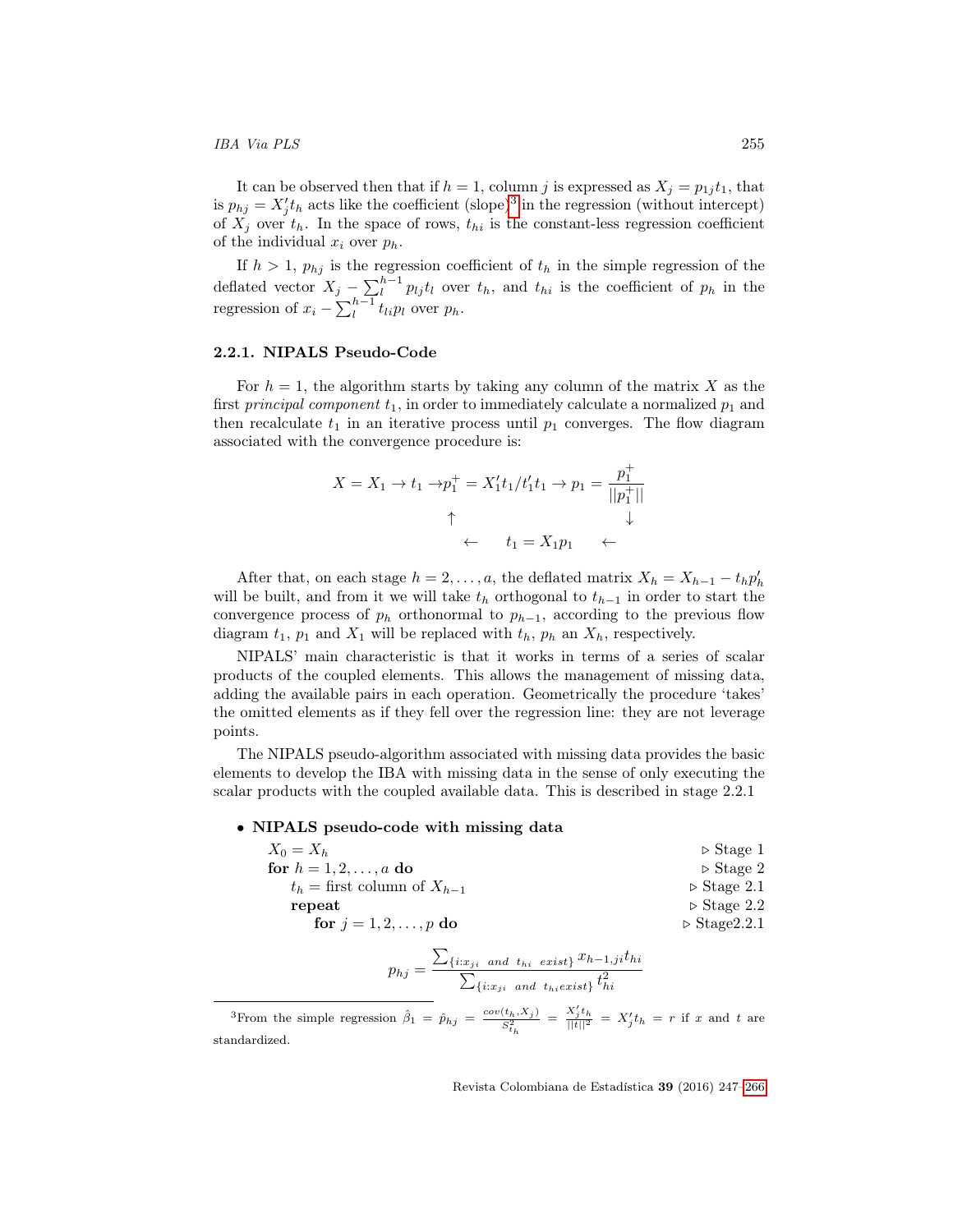end for Normalize  $p_h$  to 1  $\triangleright$  Stage 2.2.2<br> **for**  $i = 1, 2, ..., n$  **do**  $\triangleright$  Stage 2.2.3 for  $i = 1, 2, \ldots, n$  do  $t_{hi} =$  $\sum_{\{j:x_{ji} \text{ exists}\}} x_{h-1,j} p_{hj}$  $\sum_{\{j:x \ exists\}} p_{hj}^2$ end for until  $p_h$  converges  $X_h = X_{h-1} - t_h p'_h$  $\triangleright$  Stage 2.3 end for

In stages 2.2.1 and 2.2.3 we calculate the slopes of the least square lines that pass through the origin of the cloud of points over the *available* data. The  $p_{hi}$ and  $t_{hi}$  must preserve j and i in their positions as well as the missing data characteristic given by  $x_{ij}$ , which can be expressed as NA (Not available). This allows an excellent management through R functions such as  $na.omit()$  at the moment of developing the corresponding script.

## 2.3. Multivariate Regression PLS2

We use the most important presentations of this algorithm in the books by Wold, Martens & Wold (1983), Martens & Nars (1989), Esbensen, Schönkopf & Midtgaard (1994), and the article by Vega & Guzmán (2011) as a starting point.

If Y is the matrix of dependent variables  $y_1, \ldots, y_r$  and X is the matrix of independent variables  $x_1, \ldots, x_p$  with rank a over n individuals, and all the variables are centered and reduced, then there is the possibility of multicollinearity in the interior of each block. Even of  $r$  and  $p$  are greater than  $n$ , there is also the possibility that there is some missing data.

For now, we have two sets of variables  $Y$  and  $X$ , for which we assume that a latent relation between the two blocks exists. This can be explained by  $H \leq a$ latent orthogonal components  $t_h$   $(h = 1, 2, \ldots, H)$ , which are obtained as a linear combination of the variables of the predictor set X. They are highly related with Y through their linear combination  $u_h = Y c_h$ 

As such, the predictor and answer matrices are decomposed as follows:

$$
X = T_H P'_H + X_H
$$

$$
Y = T_H C'_H + Y_H
$$

where  $P_H$  and  $C_H$  are the weight matrices containing the parameters for the model, and  $X_H$  and  $Y_H$  the residual matrices representing the variability of the data unexplained by the parameter models.

#### 2.3.1. PLS2 Pseudo-Algorithm

There are numerous versions of the PLS2 algorithm that differ in the level of normalization chosen. Here we describe the classical PLS2 regression algorithm,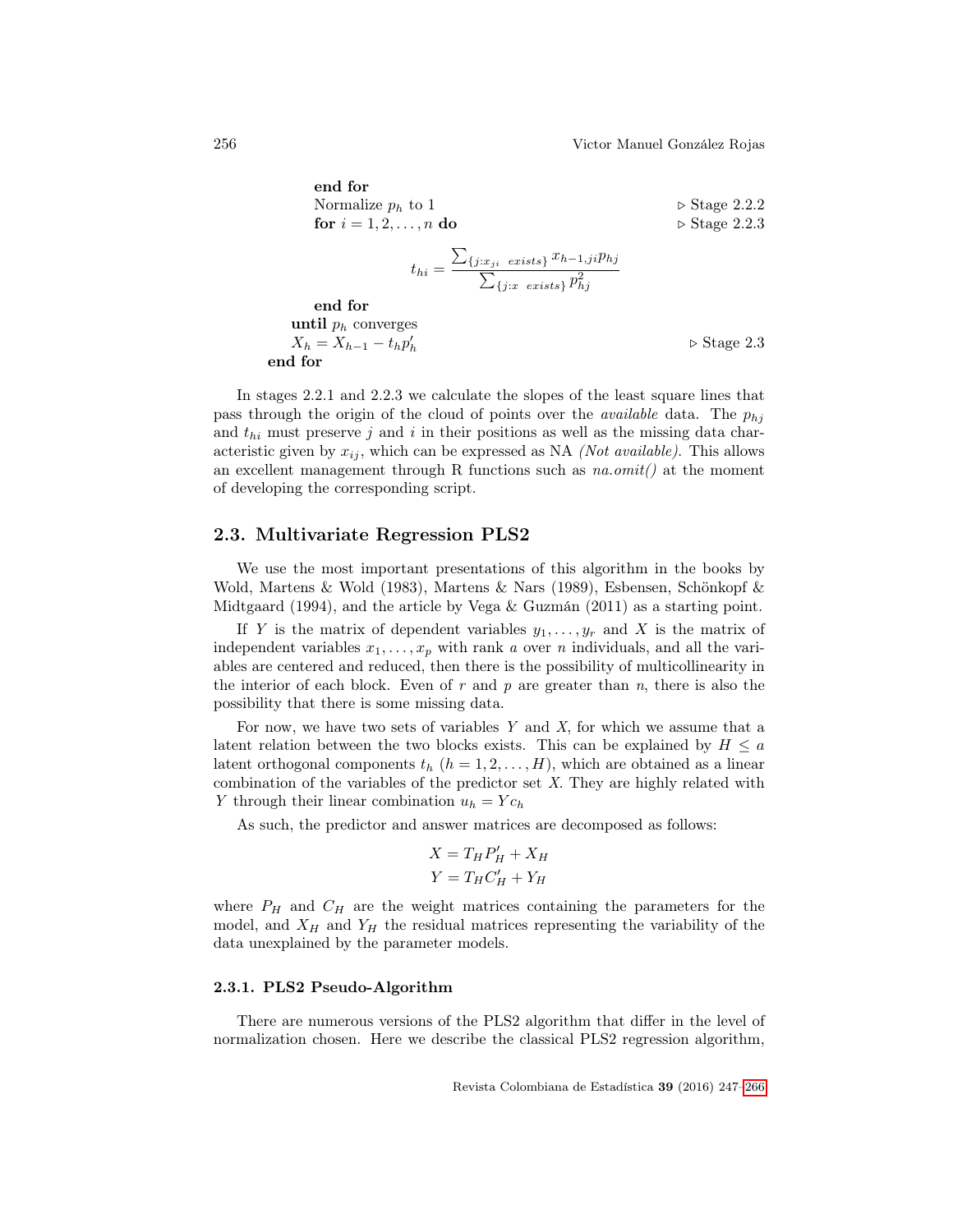## IBA Via PLS 257

taking into account the missing data management in accordance with the principles extracted from the NIPALS (Lindgren, Geladi & Wold 1993).

```
X_0 = X, Y_0 = Yfor h = 1, 2, ..., a do
    1. Initialize: u_h(u_1 : \text{first col of } Y_{h-1}, \ldots)2.
    repeat
          w_h = X'_{h-1}u_h/||u_h||w_h = w_h / ||w_h||t_h = X_{h-1} w_h / (w_h' w_h)c_h = Y'_{h-1} t_h / t'_h t_hu_h = Y_{h-1} c_h / (c'_h c_h)until w_h converges
     3. p_h = X'_{h-1} t_h / (t'_h t_h)4. X_h = X_{h-1} - t_h p'_h<br>5. Y_h = Y_{h-1} - t_h c'_hend for
```
When there is missing data, we apply the principles from the NIPALS algorithm: the coordinates of the vectors  $w_h$ ,  $t_h$ ,  $c_h$ ,  $u_h$  and  $p_h$  are calculated as the slope of the least squares' lines passing through the origin (only over the available data).

#### 2.3.2. Optimization Criteria

We can pin down the convergence on stage 2. The cyclical relationships of this stage show that, on the limit, the vectors  $w_h$ ,  $t_h$ ,  $c_h$  and  $u_h$ , through successive replacements, verify the following equations:

$$
\left(\frac{1}{n-1}X'_{h-1}Y_{h-1}\right)\left(\frac{1}{n-1}Y'_{h-1}X_{h-1}\right)w_h = \lambda_h w_h
$$
\n
$$
\left(\frac{1}{n-1}X_{h-1}X'_{h-1}\right)\left(\frac{1}{n-1}Y_{h-1}Y'_{h-1}\right)t_h = \lambda_h t_h
$$
\n
$$
\left(\frac{1}{n-1}Y'_{h-1}X_{h-1}\right)\left(\frac{1}{n-1}X'_{h-1}Y_{h-1}\right)c_h = \lambda_h c_h
$$
\n
$$
\left(\frac{1}{n-1}Y_{h-1}Y'_{h-1}\right)\left(\frac{1}{n-1}X_{h-1}X'_{h-1}\right)u_h = \lambda_h u_h
$$

 $\lambda_h$  is the greatest common eigenvalue between these matrices, which have been divided by  $n-1$  to reclaim the eigenvalues. Therefore, Stage two corresponds to an application of the iterative power in order to calculate the eigenvector of a matrix, associated to the largest eigenvalue for each h.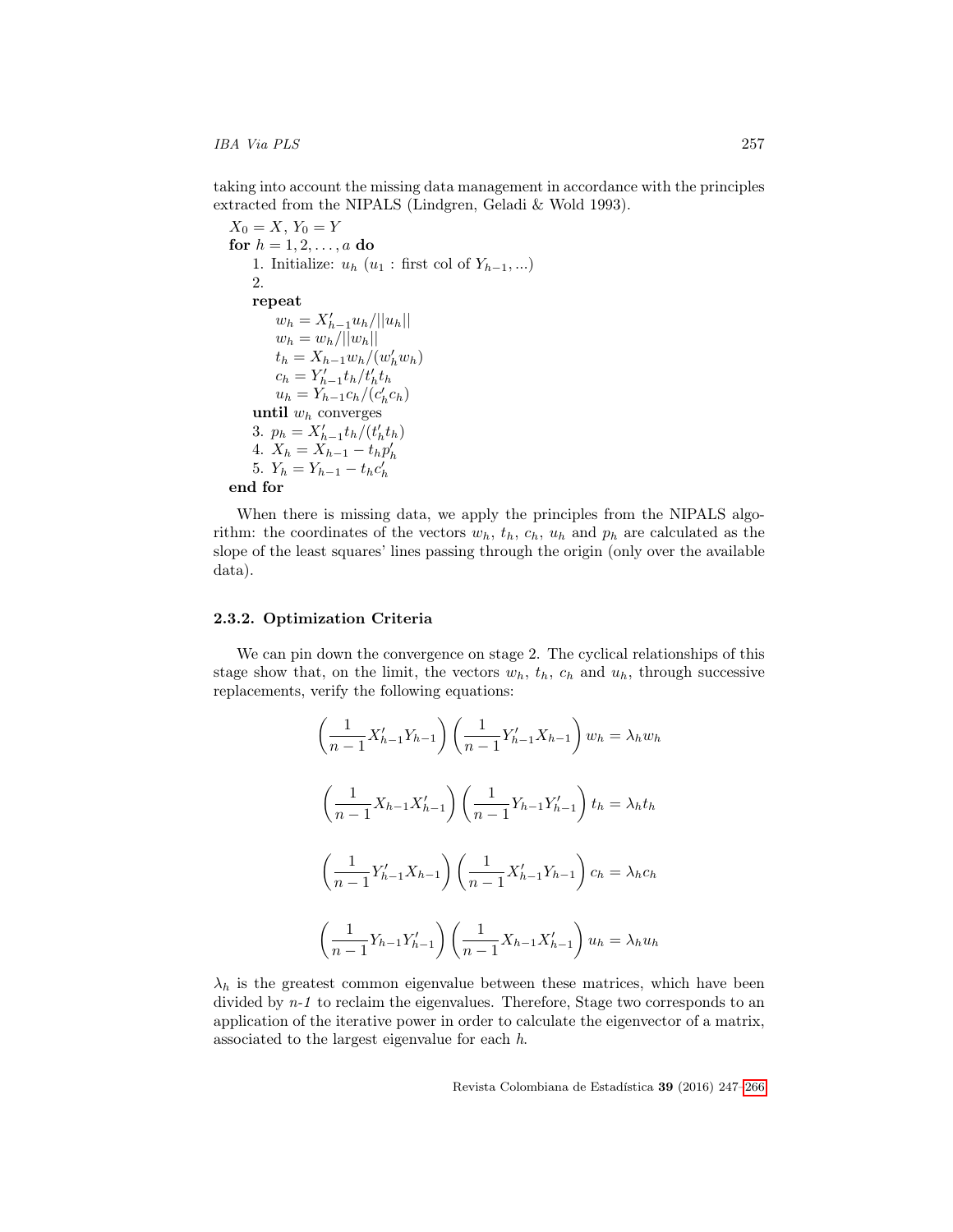We can obtain the  $t<sub>h</sub>$  and  $u<sub>h</sub>$  components starting which is the first stage of Tucker's IBA from the tables  $X_{h-1}$  and  $Y_{h-1}$ . On each stage h we investigate two normalized vectors  $w_h$  and  $c_h^*$ , maximizing the criteria  $cov(X_{h-1}w_h, Y_{h-1}c_h^*)$ , or globally maximizing the criteria:

$$
\sum_{h=1}^{s} cov^{2}(X_{h-1}w_h, Y_{h-1}c_h^*)
$$

the vector  $c_h$  is collinear with the vector  $c_h^* = c_h / ||c_h||$  and  $s \leq a$ .

We will now build the deflated matrices  $X_h$  and  $Y_h$  in stages 4 and 5 as residues of the regressions of  $X_{h-1}$  and  $Y_{h-1}$  over the  $t_h$  component. Observe that there deflations must be modified to obtain the orthonormality properties on both the  $a_h$  and the  $b_h$ , according to the IBA.

## 3. The IBA Algorithm Via PLS

This algorithm describes the relations between two data sets X and Y by maximizing the covariance between the latent components  $t<sub>h</sub>$  and  $u<sub>h</sub>$  of each set, respectively. Basically, we perform a spectral decomposition of  $X'YY'X$  and  $Y'XX'Y$  in order to obtain the respective  $h = 1, \ldots, H$  components;  $(H = s)$ .

The algorithm is built over the structure of the PLS2 procedure, changing the calculation of the vectors  $w_h$ ,  $t_h$ ,  $c_h$ , and  $u_h$  for  $a_h$ ,  $t_h$ ,  $b_h$  and  $u_h$  respectively, with or without missing data (see  $ej$  cycle in section 3.1). The convergence of these vectors on each stage  $h$  is quickly secured, usually in no more than 20 iterations; nonetheless the ej cycle executes 100 iterations in order to leave some convenient room. We can set the threshold  $\varepsilon = 0.0001$  so that if  $||a_{h,j} - a_{h,j+1}|| < \varepsilon$  we can guarantee convergence of  $a_h$  in the jth iteration in order to continue with the next stage h.

Once the  $a_h$ ,  $t_h$ ,  $b_h$  and  $u_h$  vectors have converged, the initial matrices are deflated through the procedure  $X_0 - t_h a'_h$  and  $Y_0 - u_h b'_h$  in order to guarantee the orthonormality of the vectors  $a_h$  and  $b_h$  in the next stage h: this is the principal restriction of the IBA.

Observe in Appendix (IBA R Code) that in order to calculate these vectors we use the  $na.omit()$  function, which uses the coupled available data of the two vectors  $X_j$  and  $u_h$ . The scalar product between these two vectors allows us to obtain, for example,  $a_h$ .

The algorithm inherits the properties described in 2.1.2 for the Classic IBA. With missing data, the said properties are guaranteed through the *orthonormaliza* $tion()$  function of the *far* library (see Appendix). The same process is analogously applied in the calculation to obtain  $b<sub>b</sub>$ .

Finally, through  $list(aH, tH, bH, uH, tH, rH)$  the algorithmic function named  $fAIBna$ returns these vectors along with the eigenvalues  $l$ H and the correlations  $r$ H between the components. The pseudo-code for the IBA with or without missing data is presented in section 3.1, and the R code is presented in Appendix.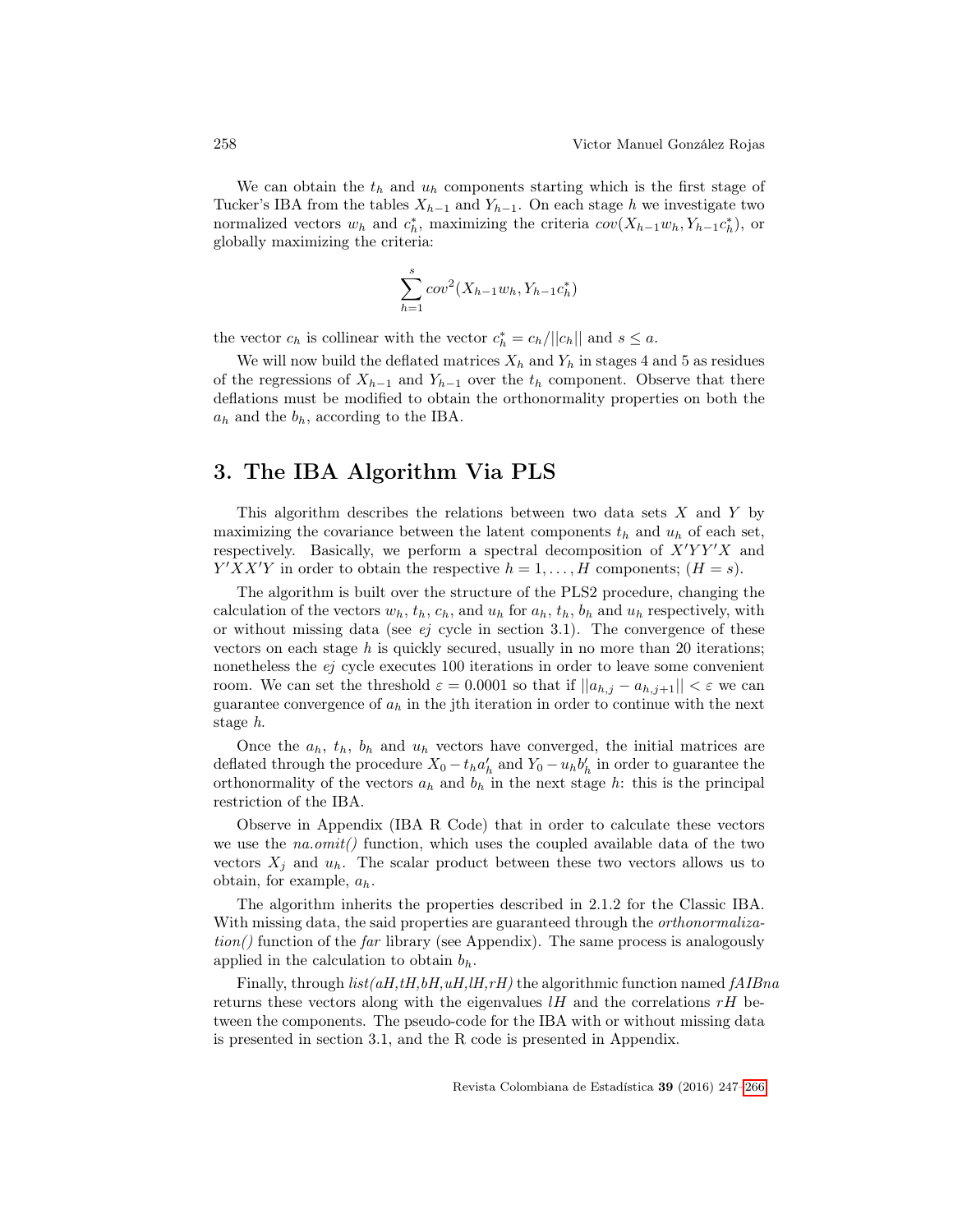### 3.1. IBA: Pseudo-Code Algorithm

The algorithm is based on the principles proposed by the NIPALS algorithm with missing data, as well as an the structure proposed by the PLS2 algorithm. The order exception is the deflation stages, which have been adequately modified in order to maintain the IBA properties.

 $X_0 = X, Y_0 = Y$ for  $h = 1, 2, ..., s$  do  $u_h = 1^{st}$  col of  $Y_{h-1}$ repeat for  $j = 1, \ldots, p$  do

$$
a_{hj} = \frac{\sum_{\{i:x_{ij} \text{ and } u_{hi} \text{ exist}\}} x_{h-1,ij} u_{hi}}{\sum_{\{i:x_{ij} \text{ and } u_{hi} \text{ exist}\}} u_{hi}^2}
$$

end for

orthonormalization $(a_1, \ldots, a_h)$ for  $i = 1, \ldots, n$  do

$$
t_{hi} = \frac{\sum_{\{j:x_{ij} \text{ exists}\}} x_{h-1,ij} a_{hj}}{\sum_{\{j:x_{ij} \text{ exists}\}} a_{hj}^2}
$$

end for for  $k = 1, \ldots, q$  do

$$
b_{hk} = \frac{\sum_{\{i: y_{ik} \text{ and } t_{hi} \in xist\}} y_{h-1,ik} t_{hi}}{\sum_{\{i: y_{ik} \text{ and } t_{hi} \in xist\}} t_{hi}^2}
$$

end for orthonormalization $(b_1, \ldots, b_h)$ for  $i = 1, \ldots, n$  do

$$
u_{hi} = \frac{\sum_{\{k: y_{ik} \text{ exists}\}} y_{h-1,ik} b_{hk}}{\sum_{\{k: y_{ik} \text{ exists}\}} b_{hk}^2}
$$

end for

until  $a_h$  converges  $X_h = X_{h-1} - t_h a'_h$  $Y_h = Y_{h-1} - u_h b'_h$ end for

## 4. Application

The IBA via PLS algorithm (IBApls) is implemented and run using the linnerud and linnerudNA databases in order to study the relation between two matrices with or without missing data.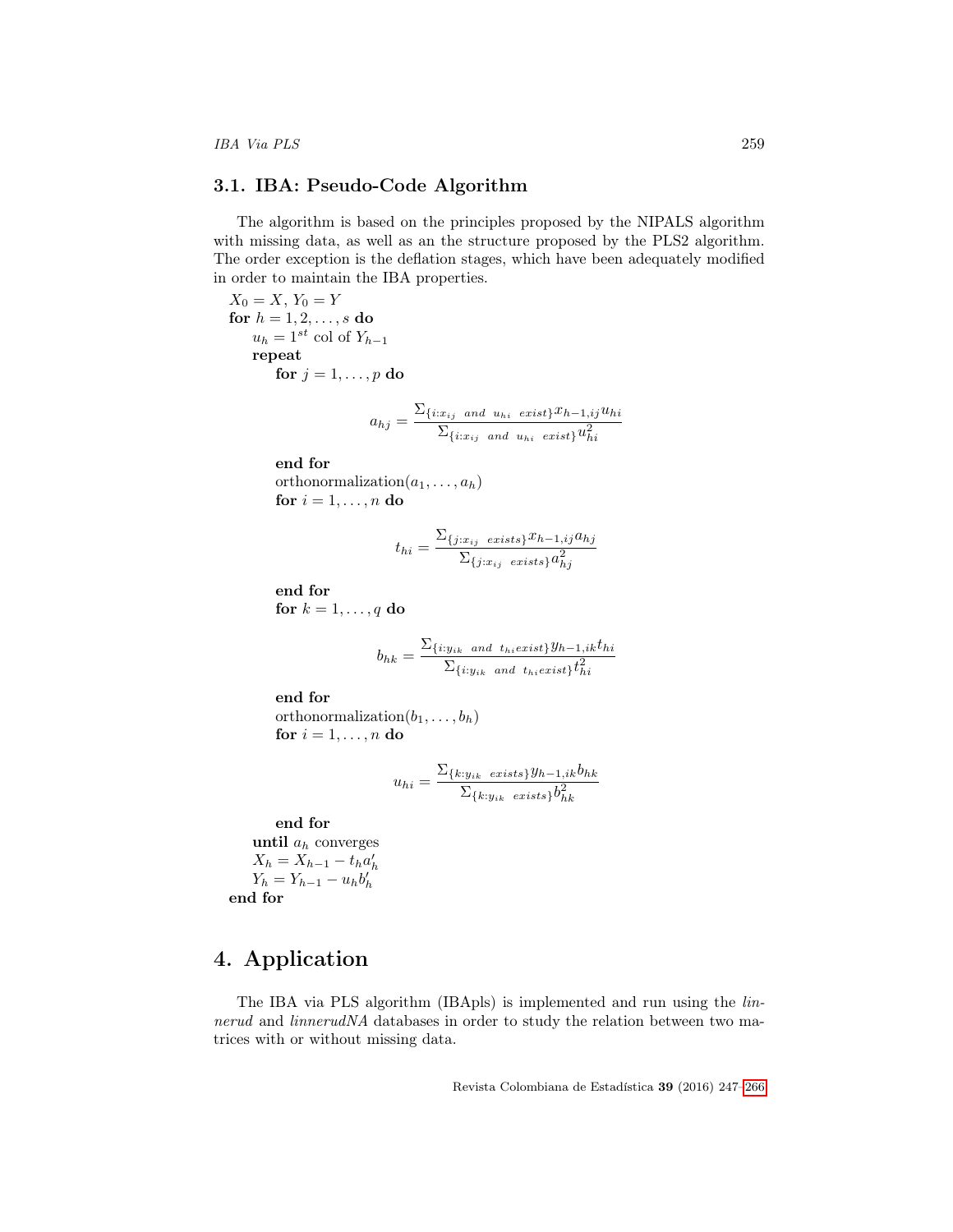### 4.1. Linnerud Database

The linnerud database can be obtained from R's calibrate package. It contains the physical and exercise variables of 20 users of a gymnastics club. The database is conformed by two groups, i.e., the first matrix  $X$  contains the physical variables weight, height, and pulse (Poids, Tail, Pouls) that will be related to the exercise variables contained in the matrix  $Y$ : Traction, flection, jump (Tracti, Flexin and Sauts). Both matrices have a 20x3 dimension.

Table [1](#page-13-0) represents the incomplete database (linnerudNA), approximately 7% of the data has been declared Not Available (NA).

| #                | Poids | Tail | Pouls | Tracti         | Flexin | Sauts |
|------------------|-------|------|-------|----------------|--------|-------|
| $\mathbf{1}$     | 191   | 36   | 50    | 5              | 162    | 60    |
| $\boldsymbol{2}$ | 189   | ΝA   | 52    | $\overline{2}$ | 110    | 60    |
| 3                | 193   | 38   | 58    | 12             | ΝA     | 101   |
| 4                | 162   | 35   | 62    | 12             | 105    | 37    |
| 5                | 189   | 35   | 46    | 13             | ΝA     | 58    |
| 6                | 182   | 36   | ΝA    | 4              | 101    | 42    |
| 7                | 211   | 38   | 56    | 8              | 101    | 38    |
| 8                | 167   | 34   | 60    | 6              | 125    | 40    |
| 9                | 176   | 31   | 74    | 15             | 200    | 40    |
| 10               | 154   | 33   | 56    | 17             | 251    | 250   |
| $11\,$           | 169   | 34   | 50    | 17             | 120    | 38    |
| 12               | 166   | 33   | 52    | 13             | 210    | 115   |
| 13               | 154   | 34   | 64    | 14             | 215    | 105   |
| 14               | 247   | 46   | 50    | $\mathbf{1}$   | 50     | 50    |
| 15               | 193   | 36   | 46    | 6              | 70     | 31    |
| 16               | ΝA    | 37   | 62    | 12             | ΝA     | 120   |
| 17               | ΝA    | 37   | 54    | 4              | 60     | ΝA    |
| 18               | 157   | 32   | 52    | 11             | 230    | 80    |
| 19               | 156   | 33   | 54    | 15             | 225    | 73    |
| 20               | 138   | 33   | 68    | $\overline{2}$ | 110    | 43    |

<span id="page-13-0"></span>Table 1: LinnerudNA database.

## 4.2. Results

The application of this algorithm (see Appendix) through the  $fAIBna(Y,X)$ function to the complete linnerud database, formed by the X and Y subgroups, leads to the same results as those obtained by applying the classical IBA method (Tenenhaus 1998). The results are the following:

The eigenvalues 1.27243, 0.00566 and 0.00111 correspond to the squared covariances  $\gamma_h^2$  on stages  $h = 1, 2, 3$  $h = 1, 2, 3$  $h = 1, 2, 3$  $h = 1, 2, 3$ . Tables 2 and 3 show the eigenvectors and the components associated with the classical IBA (complete data).

For the missing data case (NA) we use the database linnerudNA that is listed in section 4.1; the same as before, the first three columns make up  $X$  and the last three Y. By Applying the  $fAIBna(Y,X)$  function over this matrices, we get the following results: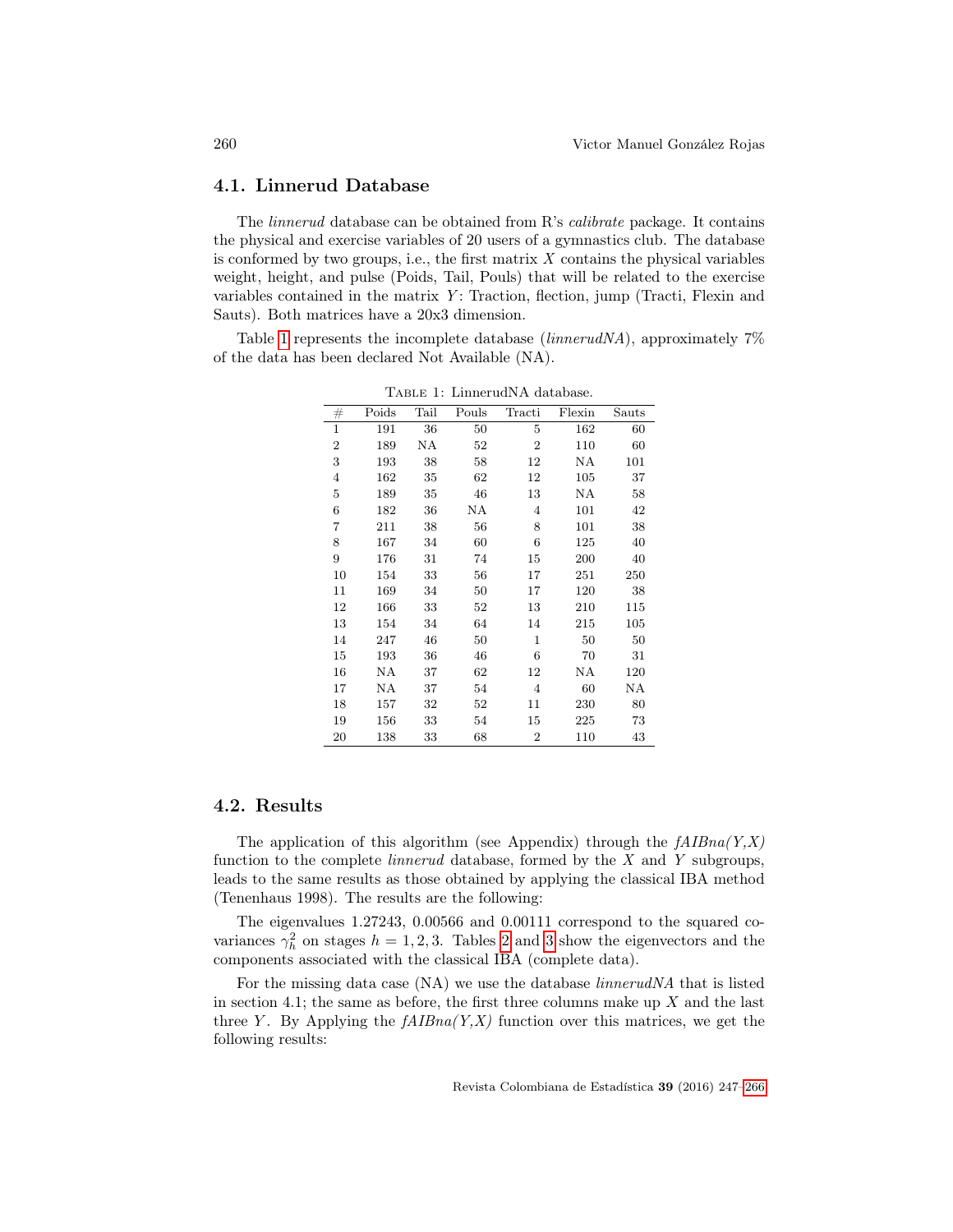$\overline{a}$ 

<span id="page-14-0"></span>

|                    | TABLE 2: $a_h$ and $b_h$ eigenvectors, classical IBA. |          |                      |     |          |           |  |  |
|--------------------|-------------------------------------------------------|----------|----------------------|-----|----------|-----------|--|--|
|                    | a1                                                    | a2       | a3                   | Ъ1. | h2.      | b3        |  |  |
| 1,                 | $-0.590$                                              | 0.772    | 0.236 0.613          |     | 0.214    | 0.7603    |  |  |
| $\left[2, \right]$ | $-0.771$                                              | $-0.452$ | $-0.448$ 0.747       |     | 0.156    | $-0.6464$ |  |  |
| [3, 1]             | 0.239                                                 |          | $0.447 -0.862 0.257$ |     | $-0.964$ | 0.0644    |  |  |

|                     | t1       | t2        | t3         | u1        | u2        | u3        |
|---------------------|----------|-----------|------------|-----------|-----------|-----------|
| [1,]                | $-0.643$ | $-0.0747$ | 0.76432    | $-0.3714$ | 0.0544    | $-0.8229$ |
| [2,]                | $-0.770$ | $-0.1546$ | 0.36612    | $-1.3403$ | $-0.1964$ | $-0.7172$ |
| [3, ]               | $-0.907$ | 0.2008    | $-0.45300$ | $-0.0823$ | $-0.5849$ | 0.8656    |
| [4,]                | 0.688    | $-0.0973$ | $-0.80858$ | $-0.3550$ | 0.6286    | 0.7438    |
| [5,]                | $-0.487$ | $-0.2437$ | 1.36340    | 0.4631    | 0.3986    | 0.3975    |
| [6, ]               | $-0.229$ | 0.0154    | $-0.03941$ | $-1.3058$ | 0.2007    | $-0.3591$ |
| $\lceil 7, \rceil$  | $-1.404$ | 0.6398    | $-0.04148$ | $-0.8618$ | 0.4379    | 0.2111    |
| [8, ]               | 0.744    | 0.0765    | $-0.38167$ | $-0.7973$ | 0.3790    | $-0.3220$ |
| [9,                 | 1.715    | 1.6485    | $-1.55022$ | 1.1423    | 0.9300    | 0.1976    |
| $\left[10, \right]$ | 1.163    | $-0.4365$ | 0.11210    | 3.0344    | $-2.8115$ | 0.2222    |
| [11,                | 0.365    | $-0.4802$ | 0.83341    | 0.4092    | 0.8496    | 1.3092    |
| [12, 1]             | 0.743    | $-0.3090$ | 0.70536    | 1.4051    | $-0.5366$ | $-0.0991$ |
| $\left[13, \right]$ | 1.187    | $-0.0824$ | $-0.98450$ | 1.5307    | $-0.2956$ | $-0.0195$ |
| $\left[14, \right]$ | $-4.390$ | 0.2642    | $-0.09814$ | $-2.2227$ | $-0.1981$ | $-0.2537$ |
| [15,]               | $-0.823$ | $-0.2599$ | 1.26183    | $-1.4990$ | 0.4115    | 0.2349    |
| $\left[16, \right]$ | $-0.749$ | 0.8711    | $-0.70534$ | 1.3141    | $-0.6711$ | $-0.2366$ |
| [17,]               | $-0.393$ | $-0.4373$ | 0.00248    | $-1.8804$ | 0.4184    | 0.0431    |
| $\left[18, \right]$ | 1.199    | $-0.4492$ | 0.75905    | 1.2366    | 0.0904    | $-0.6373$ |
| $\left[19, \right]$ | 1.049    | $-0.4978$ | 0.37044    | 1.6060    | 0.3716    | $-0.0192$ |
| 20, l               | 1.942    | $-0.1938$ | $-1.47619$ | $-1.4254$ | 0.1233    | $-0.7385$ |

<span id="page-14-1"></span>TABLE 3:  $t_h$  and  $u_h$  components, classical IBA.

The eigenvalues 1.17246, 0.00962 and 0.00138 are relatively similar to those obtained with classical IBA, and, in Tables [4](#page-14-2) and [5,](#page-15-0) which contain the eigenvectors and the components associated with the missing data IBA, we can also see a similarity with the classical IBA results.

<span id="page-14-2"></span>TABLE 4:  $a_h^{\circ}$  and  $b_h^{\circ}$  eigenvectors, missing data IBA.

|       |              |              | $\cdots$     |              |              |              |
|-------|--------------|--------------|--------------|--------------|--------------|--------------|
|       | $a1^{\circ}$ | $a2^{\circ}$ | $a3^{\circ}$ | $h1^{\circ}$ | $h2^{\circ}$ | $b3^{\circ}$ |
| 11,   | $-0.670$     | 0.733        | 0.122        | 0.615        | 0.3408       | 0.711        |
| [2,1] | $-0.707$     | $-0.579$     | $-0.405$     | 0.745        | 0.0464       | $-0.666$     |
| [3,   | 0.226        | 0.357        | $-0.906$     | 0.260        | $-0.9390$    | 0.225        |
|       |              |              |              |              |              |              |

It can be seen Table [6](#page-15-1) that the correlations between components of different groups and dimensions are practically 0, despite the absence of data. These results are relatively similar to those obtained with the complete *linnerud* database; however, these factorial similarities will not always appear as they depend on how much the 'Original' matrix is affected due to the absence of some data and how this absence influences the correlation structure. The results must be interpreted as a function of the available data.

Note that the correlations of the  $t_h$  and  $t_h^{\circ}$  components and the  $u_h$  and  $\hat{u_h}$ components are generally high, with or without missing data, given that: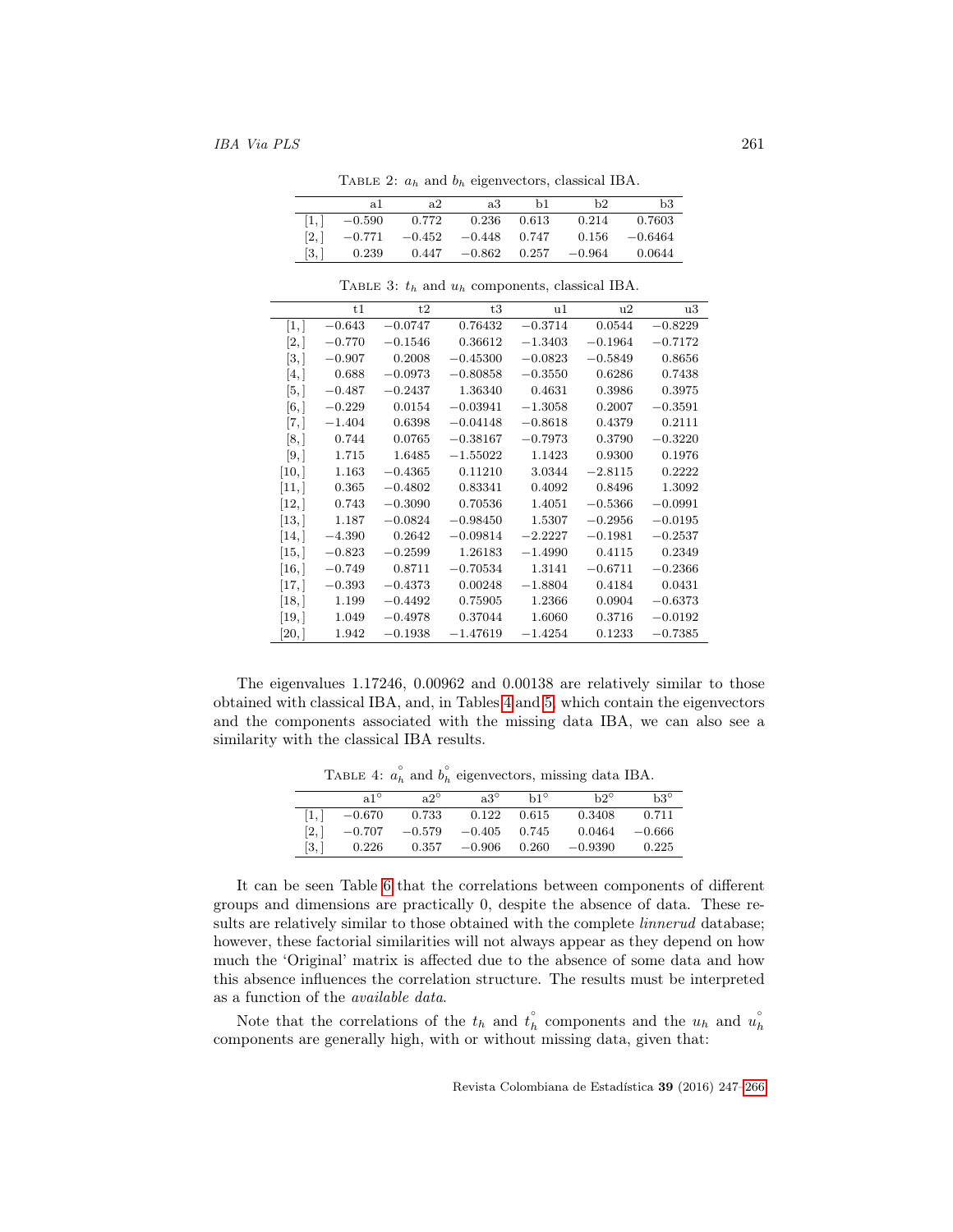|                     | $t1^{\circ}$ | $t2^{\circ}$ | $t3^{\circ}$ | $u1^{\circ}$ | $u2^{\circ}$ | $\rm u3^{\circ}$ |
|---------------------|--------------|--------------|--------------|--------------|--------------|------------------|
| [1,                 | $-0.691$     | $-0.0252$    | 0.72679      | $-0.374$     | $-0.0428$    | $-0.8396$        |
| [2,]                | $-0.860$     | $-0.3273$    | 0.28022      | $-1.317$     | $-0.2732$    | $-0.7124$        |
| [3,]                | $-0.933$     | 0.0634       | $-0.49023$   | 0.986        | $-0.3182$    | $-0.0221$        |
| [4,]                | 0.655        | $-0.1047$    | $-0.75573$   | $-0.326$     | 0.7870       | 0.5834           |
| [5,]                | $-0.544$     | $-0.0984$    | 1.33052      | 0.760        | 0.5238       | 0.0364           |
| [6, 1]              | $-0.283$     | $-0.0148$    | $-0.00168$   | $-1.277$     | 0.1773       | $-0.4301$        |
| 7,                  | $-1.468$     | 0.4854       | $-0.15959$   | $-0.832$     | 0.5081       | 0.0905           |
| [8, 1]              | 0.679        | 0.1202       | $-0.36322$   | $-0.781$     | 0.3597       | $-0.4148$        |
| [9, 1]              | 1.519        | 1.5863       | $-1.66097$   | 1.122        | 0.9933       | 0.0304           |
| [10,                | 1.115        | $-0.2697$    | 0.18797      | 2.996        | $-2.6680$    | 0.6965           |
| [11,                | 0.321        | $-0.3042$    | 0.86964      | 0.431        | 1.1018       | 1.1073           |
| [12,                | 0.677        | $-0.1169$    | 0.73461      | 1.382        | $-0.4951$    | $-0.0130$        |
| $\left[13, \right]$ | 1.143        | $-0.0613$    | $-0.91464$   | 1.505        | $-0.2449$    | 0.0268           |
| $\lceil 14, \rceil$ | $-4.331$     | $-0.1854$    | $-0.24537$   | $-2.168$     | $-0.1982$    | $-0.2782$        |
| [15, ]              | $-0.866$     | $-0.1605$    | 1.22567      | $-1.454$     | 0.4846       | 0.1073           |
| $\lceil 16, \rceil$ | $-0.335$     | 0.3233       | $-0.88698$   | 1.201        | $-0.6577$    | $-0.0457$        |
| $\left[17,\right]$  | $-0.778$     | $-0.0401$    | 0.11008      | $-1.706$     | 0.0458       | 0.0136           |
| $\lceil 18, \rceil$ | 1.131        | $-0.1988$    | 0.81559      | 1.201        | 0.0279       | $-0.6392$        |
| $\left[19, \right]$ | 1.001        | $-0.3085$    | 0.44218      | 1.574        | 0.4098       | $-0.0806$        |
| [20, 1]             | 1.903        | $-0.1520$    | $-1.35642$   | $-1.402$     | 0.0365       | $-0.7867$        |

<span id="page-15-0"></span>TABLE 5:  $t_h^{\circ}$  and  $u_h^{\circ}$  components, missing data IBA.

<span id="page-15-1"></span>TABLE 6: Correlation between  $t_h^{\circ}$  and  $u_h^{\circ}$  components.

|                 | $t_{1}^{\circ}$ | $t_{\alpha}^{\circ}$ | $t_3^{\circ}$ | $u_{\pi}^{\circ}$ | $u_{\alpha}^{\circ}$ | $u_3^{\circ}$ |
|-----------------|-----------------|----------------------|---------------|-------------------|----------------------|---------------|
| $t_1$ °         |                 | 0.13478              | $-0.230058$   | 0.5506            | $-0.015547$          | 0.09351       |
| $t_2$ °         |                 |                      | $-0.568142$   | 0.0998            | 0.290962             | 0.00483       |
| $t_3$ °         |                 |                      |               | 0.0155            | $-0.000473$          | 0.08878       |
| $u_1$ °         |                 |                      |               |                   | $-0.409760$          | 0.39060       |
| ${u_2}^{\circ}$ |                 |                      |               |                   |                      | 0.00403       |
| ${u_3}^\circ$   |                 |                      |               |                   |                      |               |
|                 |                 |                      |               |                   |                      |               |

 $r(t1,t1°)=0.995; r(t2,t2°)=0.913$  and  $r(t3,t3°)=0.995$  $r(u1, u1°)=0.985$ ;  $r(u2, u2°)=0.985$  and  $r(u3, u3°)=0.891$ 

Figure [1](#page-16-0) displays the typology of the subject cloud, starting from the relations between the  $t_1$  and  $u_1$  components. Regarding Figure [2,](#page-16-1) subject 14 exhibits a poor performance in the exercises as a result of its low potential; meanwhile, subject 10 exhibits the best results from the whole group. Subject 20 has great potential, but lacks training: this is evidenced by its mediocre results. Subjects 9, 12, 13, 18 and 19, on the other, hand have good results that pertain to their potential while the rest of the subjects experience a medium level of potential and development.

The correlation chart of Figure [2](#page-16-1) is constructed starting with an estimation of  $X$  through the PCA. This can be see in the following.

$$
t_{\alpha} = X a_{\alpha} \Rightarrow t_{\alpha} a_{\alpha}' = X a_{\alpha} a_{\alpha}' \Rightarrow \hat{X} = \sum_{\alpha} t_{\alpha} a_{\alpha}'
$$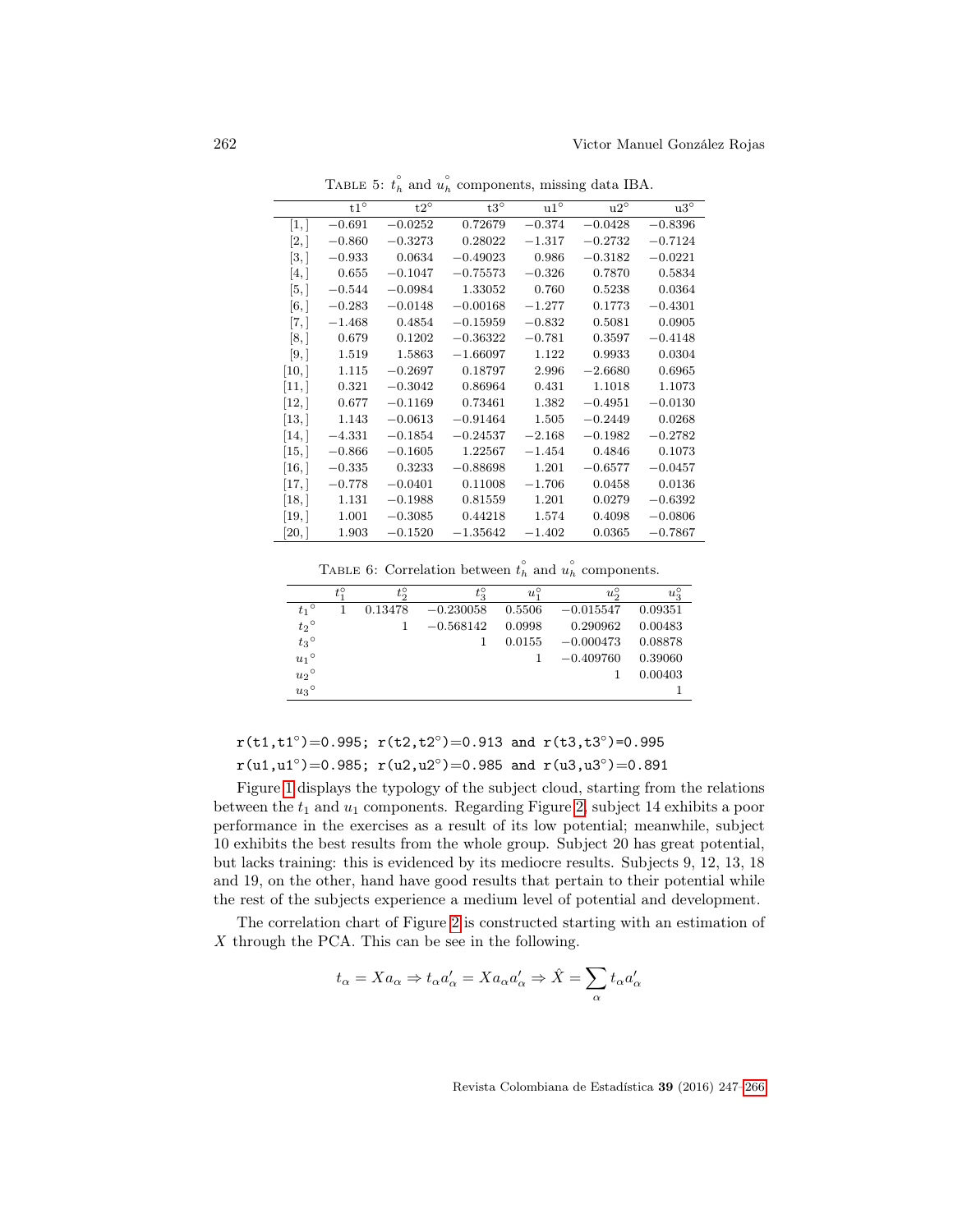

<span id="page-16-0"></span>FIGURE 1: IBA with missing data,  $t_1$  vs  $u_1$  graph.



<span id="page-16-1"></span>Figure 2: Correlations chart; variables vs components of the other group.

We then proceed to calculate the correlations between each of the physical measures  $\hat{x}_j$  and the first two components  $u_1, u_2$ . Analogously,  $\hat{Y} = \sum_{\alpha} u_{\alpha} b'_{\alpha}$ , therefore we can calculate the correlations between the exercise variables  $\hat{y}_k$  with the components  $t_1$  and  $t_2$ . These correlations constitute the coordinates for axes 1 and 2.

Figure [2](#page-16-1) portrays the inter-group correlation matrix  $R_{12}$ . Axis 1 corresponds to the physical potential fundamentally expressed through the weight and height (poids, tail) of the subjects, attenuated by the pulse (pouls); axis 2, on the other hand, grades the global performance on the exercises, opposing the pushups and pullups (flex, tract) with the jumps (sauts).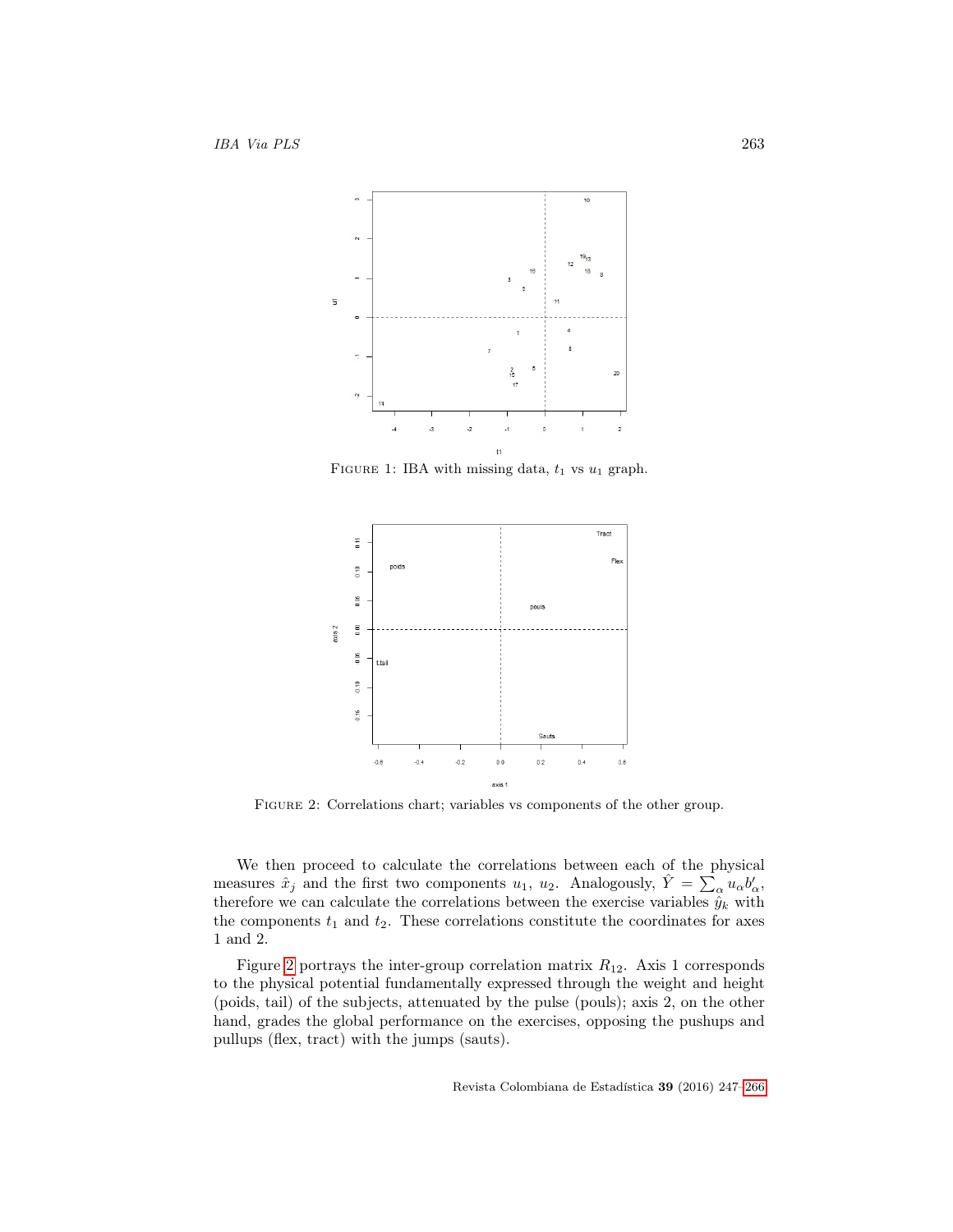## 5. Conclusions and Recommendations

- The IBA via the PLS (IBApls) method was developed, preserving all of its properties and optimization characteristics, and providing an algorithmic procedure under R that leaves aside the rigidity of the classical method.
- The IBApls was run with databases that had missing data, proving its functionality. The analysis was done under the available data principle as in NIPALS, without data imputation.
- The linnerud database was used to apply the IBApls with or without missing data. With the complete data set, the results are equivalent to those found using the classical IBA, and with approximately 7% of the data missing, the results are relatively similar. However, the analysis must be made as a function of the available data.
- Starting with the flexibility of the IBApls, its possible to solve the mixed data (quanti-qualitative variables) problem through the optimal GNM-NIPALS quantification criteria.
- With these solutions, it is possible to find an optimal, joint solution for IBA with mixed and missing data.

Received: August 2015 - Accepted: March 2016]

## References

- Aluja, T. & González, V. M. (2014), 'GNM-NIPALS: General Nonmetric Nonlinear Estimation by Iterative Partial Least Squares', Revista de Matemática: Teoría y Aplicaciones  $21(1)$ , 85-106.
- Esbensen, K., Schönkopf, S. & Midtgaard, T. (1994), Multivariate Analysis in Practice, Olav Tryggvasons, Trondheim, Norway.
- Graffelman, J. (2013), calibrate. \*https://cran.r-roject.org/web/packages/calibrate/calibrate.pdf
- Lindgren, F., Geladi, P. & Wold, S. (1993), 'The kernel algorithm for PLS', Journal of Chemometrics 7, 45–59.
- Martens, H. & Nars, T. (1989), Multivariate calibration, John Wiley & Sons, New York.
- Pérez, R. A. & González, G. (2013), 'Partial Least Squares Regression on Symmetric Positive Definite Matrices', Revista Colombiana de Estadística 36, 177– 192.

Sanchez, G. (2012), plsdepot. \*https://cran.r-project.org/web/packages/plsdepot/plsdepot.pdf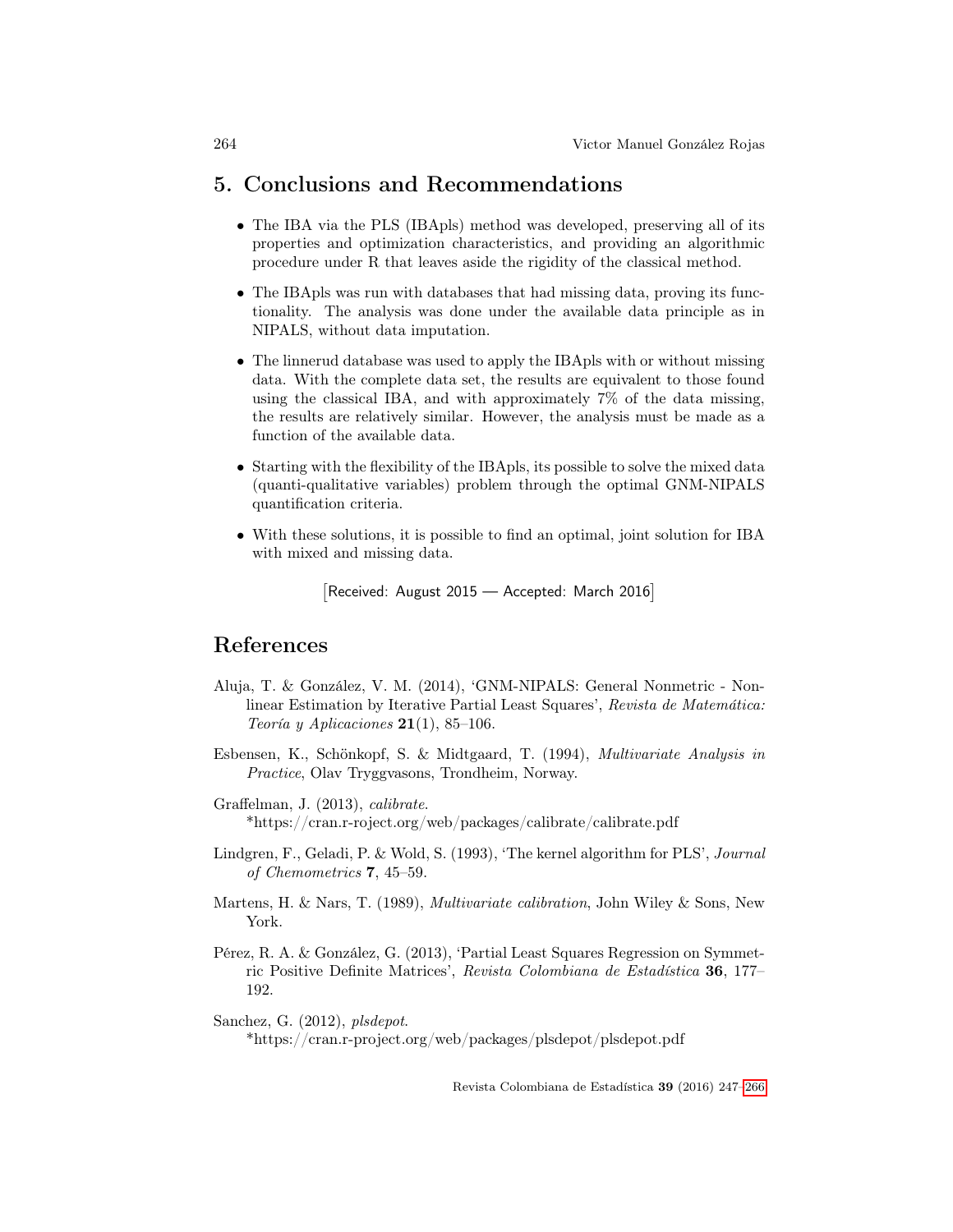- Tenenhaus, A. & Guillemot, V. (2013), RGCCA and sparse GCCA for multi-block data analysis. \*https://cran.r-roject.org/web/packages/RGCCA/index.html
- Tenenhaus, A. & Tenenhaus, M. (2011), 'Regularized Generalized Canonical Correlation Analysis', Psychometrika 76, 257–284.
- Tenenhaus, M. (1998), La régression PLS théorie et pratique, Editions Technip, Paris.
- Tucker, L. R. (1958), 'An inter-battery method of factor analysis', Psychometrika  $23(2)$ , 111–136.
- Vega, J. & Guzmán, J. (2011), 'Regresión PLS y PCA como solución al problema de multicolinealidad en Regresión Múltiple', Revista de Matematica: Teoría y Aplicaciones  $18(1)$ , 9-20.
- Wold, H. (1966), Estimation of principal component and related models by iterative least squares, in P. R. Krishnaiah, ed., 'Multivariate Analysis', Academic Press, New York.
- Wold, H. (1985), 'Partial Least Squares', Encyclopedia of Statistical Sciences 6, 581–591.
- Wold, S., Martens, H. & Wold, H. (1983), The multivariate calibration problem in chemistry solved by the pls methods, in A. Ruhe & B. Kagstrom, eds, 'Lectures Notes in Mathematics', Proceedings of the Conference on Matrix Pencils, Springer, Heidelberg, New York.

## <span id="page-18-0"></span>Appendix. IBA R Code

```
fAIBna \leftarrow function(Y, X){
    library(far)
    Z \leftarrow as.matrix(cbind(X,Y)) #
    Yo \leq scale(Y) ; Xo \leq scale(X) \qquad # omits NA when it scales
    p \leftarrow \text{ncol}(Xo); n \leftarrow \text{nrow}(Xo); q \leftarrow \text{ncol}(Yo)H \leq -qr(t(X)\frac{N}{N*}Y)$rank # H=s
    aH \leftarrow matrix(0, p, H); tH \leftarrow matrix(0, n, H)bH \leftarrow matrix(0,q,H); uH \leftarrow matrix(0,n,H)for(h in 1:H) # H componentes t e u.
    {
          uh \leq Yo[,1] # numeric
          for(ej in 1:100)
          {
               for(j in 1: p){
                    aju <- na.omit(cbind(Xo[,j],uh))
```